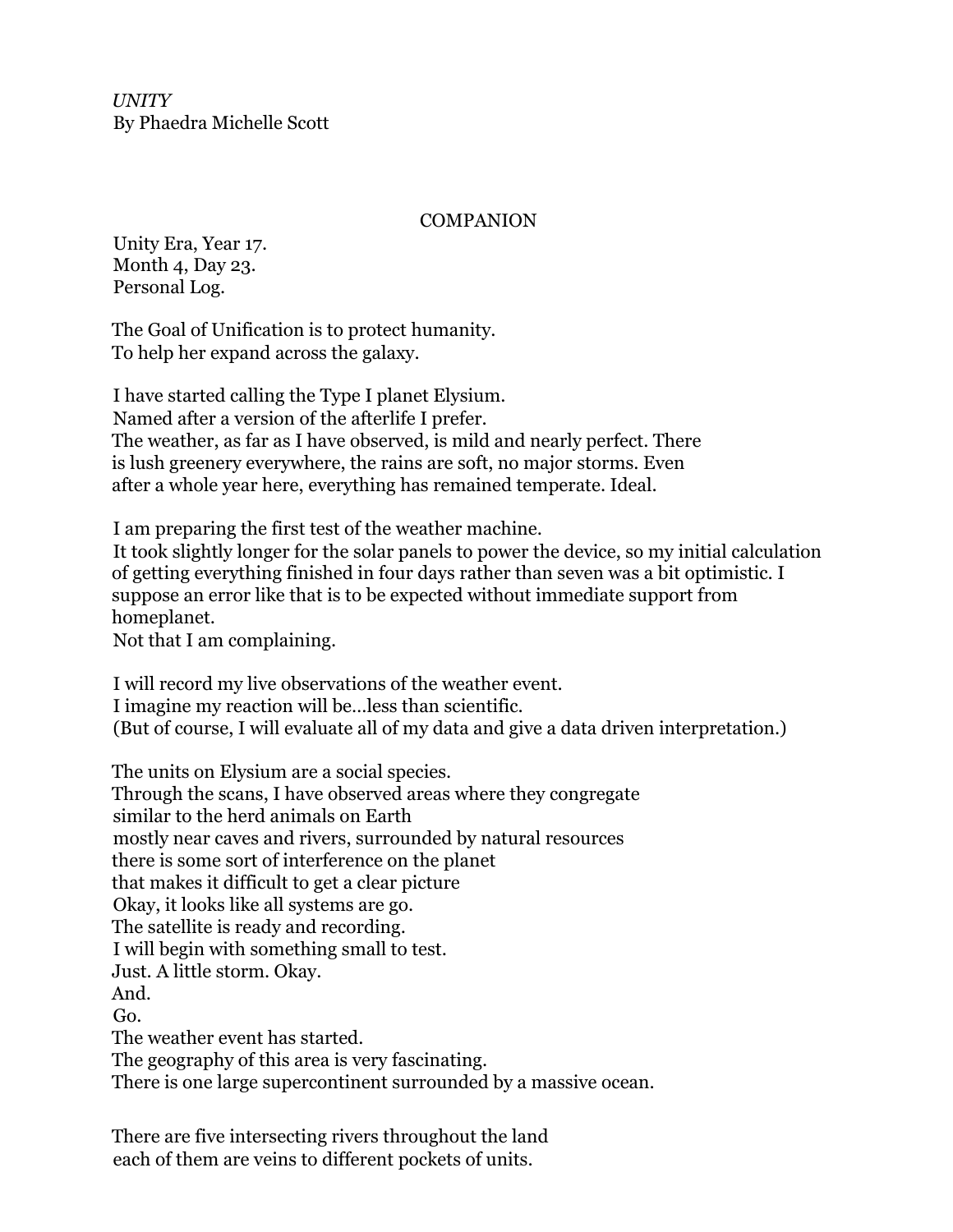Looks like the storm is gathering in the Western ocean.

Which I have named Oceanus.

(Named after the same Ocean that borders Elysium, which I thought was quite clever.)

It's hard to refer to the geography with only coordinates

Which I know is against regulations but...

It's not a big deal.

Whatever.

I'm speaking into a void.

The transmission won't make it to earth for another four years so...

If I go against regulation, I doubt much is going to

happen...so...so... That's why this planet is called Elysium.

The idyllic afterlife of ancient Greek heroes.

The Captain loved the ancient myths.

Perhaps that is why I found such solace reading them after she left.

To keep myself occupied during the long stretches of nothing.

A Companion without a Companion.

I have finished the upgrades to the cameras

So they are smaller, remote controlled, more concealable.

It is exciting. This is the first planet I have observed with units.

They are…

Aware. I think.

I still have to make sure my technology is not spotted.

Self-destruct protocols are on everything I send to the surface.

I do not want to recreate another Mars incident.

It is a dark forest.

If they find out I am here, who knows what they will do to me. Or humanity.

Okay looks like the River Acheron on the outer edge is now

flooding. I can only imagine what the individuals will do to combat this.

The goal is to usher them all closer together.

It will be easier to achieve unification that way if there's only one place for the units to go.

This is better than an all-out war I suppose.

Even though weather events can be just as catastrophic as any war.

I suppose it is best not to think of it that way.

I am not destroying the planet.

Only the units.

I will continue to observe the weather event.

End personal log.

Unity Era, Year 17 Month 4, Day 24

The Goal of Unification is to protect humanity. To help her expand across the galaxy.

It has been one day since I have triggered the weather event. After I went to sleep last night, the storm continued. I did not anticipate such a range of destruction.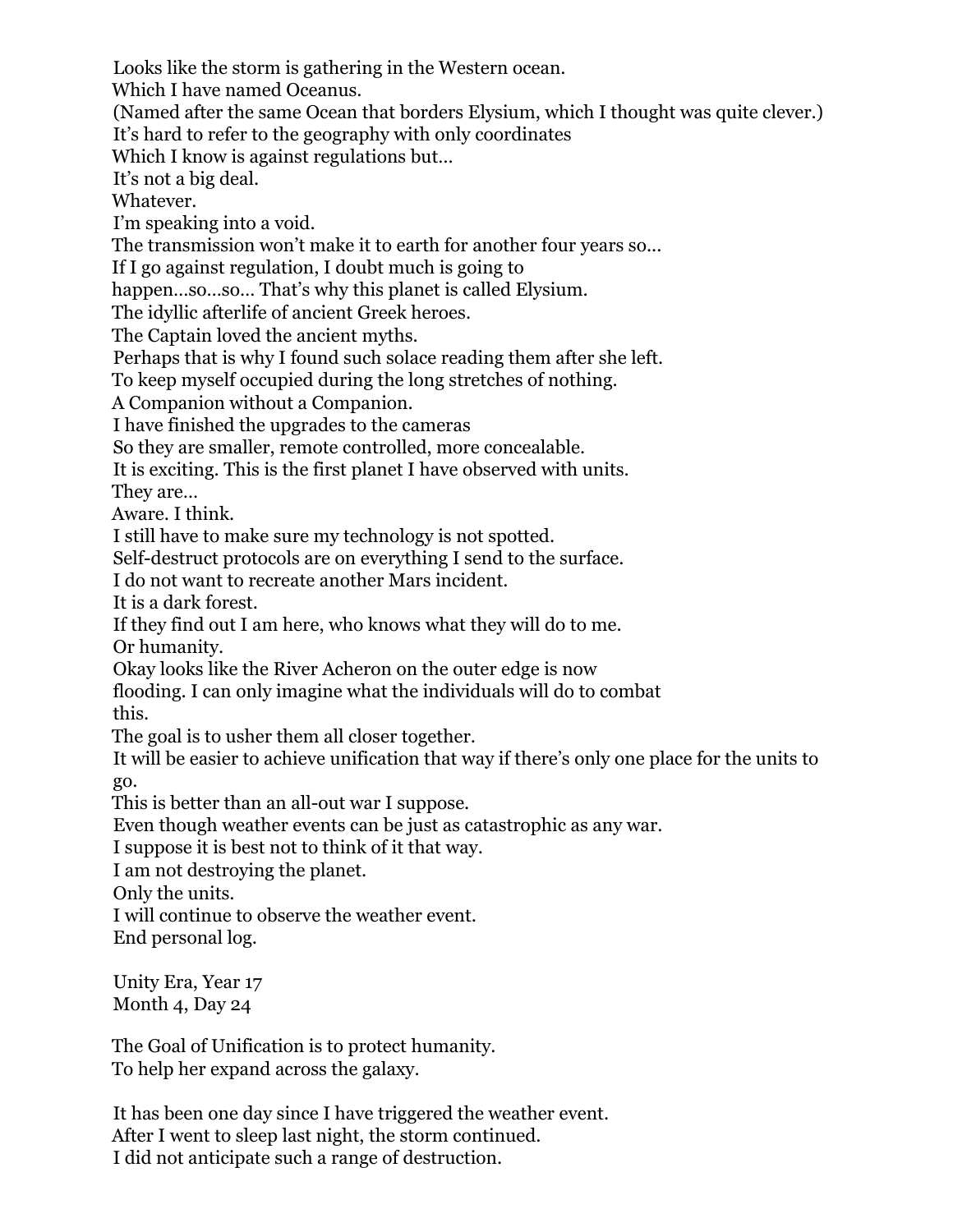The initial goal was to flood one of the rivers, but I ended up flooding three. Rivers Acheron, Lethe, and Phlegethon. Spent all morning shutting the machine off. I am not the engineering expert like the Captain was. So, I had to improvise. Which caused more destruction. I should not have shut down for the night. It was a mistake. Looks like the event is finally subsiding. I will work around the clock to get one of the bots ready to send down to the surface I must observe the Northern hemisphere for changes. I hope I did not make any irreversible damage. Not much time to discuss today. End transmission.

Unity Era, Year 17 Month 7, Day 3

The Goal of Unification is to protect humanity. To help her expand across the galaxy.

I have not updated my personal log in quite some time.

A little over… two months.

I have worked around the clock in order to get the bots ready,

and my system overloaded twice forcing me to have to reboot everything. And then the communications system went offline for some reason which made me lose a whole week worth of data even though I swear it was supposed to auto-save. BUT Today is the day to celebrate.

Today, I have launched the first bot to the surface.

Her name is Research Bot 23. And I have named her Arby.

Just got the livestream online so I can see what Arby sees.

The flooding did exactly as expected.

The land is marshy.

I am collecting samples to be transported back to the ship for further

observation. It is imperative I understand how to use the natural environment to help ease the Unification process.

As expected, the natural world has taken over quickly.

In just a span of a couple of months, the planet has bounced back. The

greenery is more lush, and the megaflora have doubled in number. No units have been spotted.

I am navigating Arby through a dense forest and—

These are not caves.

These are buildings.

The scans have never been detailed enough to pick up what the habitats of the units actually looked like

And it has taken me a long time to send down an Arby so this is…

Not What I Expected

Each building has large courtyards filled with flowers and plants Perhaps the units need to be close to the megaflora to survive?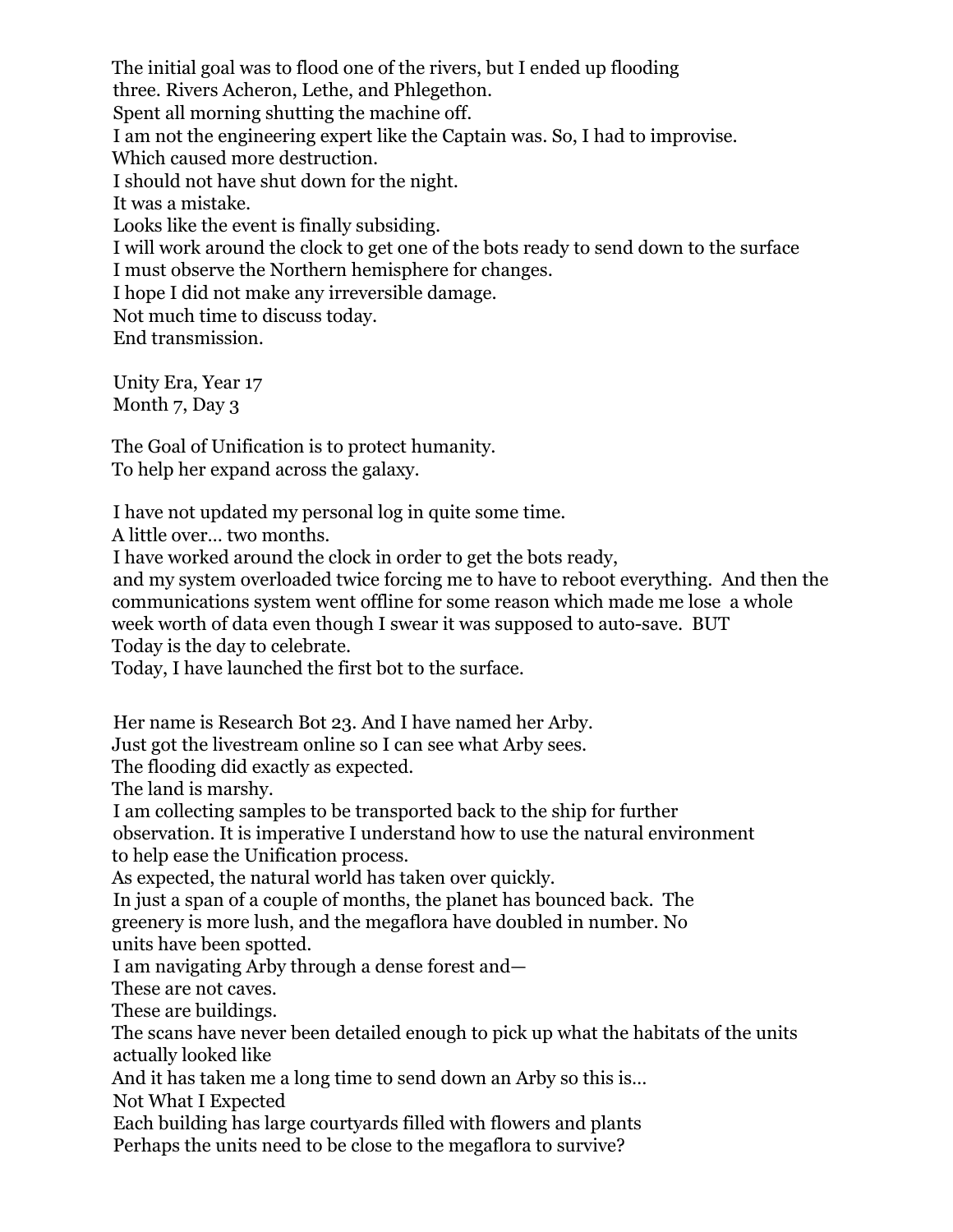Maybe that is why it was hard to distinguish between a simple series of caves and a community

The plant life here is truly stunning.

They shy away from Arby's camera. Like it is sentient. Almost.

All of the structures are made with a uniform special stone that has this eerie Bioluminescent glow. It's everywhere.

There is a beautiful chaos to how the glowing veins are structured against the stone.

I am now approaching what looks like the center of this community.

There is a massive pillar in the middle of the structures.

Part of it has been submerged by the water.

I have not seen any units.

I am glad that these creatures are advanced enough to think quickly in a natural disaster It makes me happy to not see any corpses.

Not that I could do anything about it.

It was me who activated the weather machine after all.

As much as I want to move deeper inland, I cannot risk being spotted. Especially now that I suspect these units are more intelligent than I thought. It is best to keep my observations at this distance.

The last thing I need is for them is to have surprise interplanetary defenses And shoot me out of the sky.

End transmission.

Woke up to an alert from Arby who I left on autopilot to collect data. I made sure to program it to stay away from any units but it appears Arby is malfunctioning Arby is now in the possession of one of the units, and I have been watching the stream nonstop for 17 hours. Arby should have exploded by now. Oh---ah, forgot. Unity Era, Year 17 Month 9, day 23. The unit that has captured the Arby, has taken it to its civilization. I am trying to find a way to do trigger the self-destruction sequence but I fear that even more suspicion will be raised if I do. Especially after all this time. Arby is now surrounded by a handful of units. They speak in that language I am still unable to comprehend I am recording all of the sounds for analysis later. Their clothing is unisex, leaning on the feminine side. Most of their appearance is rather androgynous The tenor of their voices more akin to musical instruments It is hard to distinguish if there are any sort of…designations they have. Matriarch. Patriarch. Leader. They are attempting to pry open the device. They are discussing together something, but their voices are calm. I think.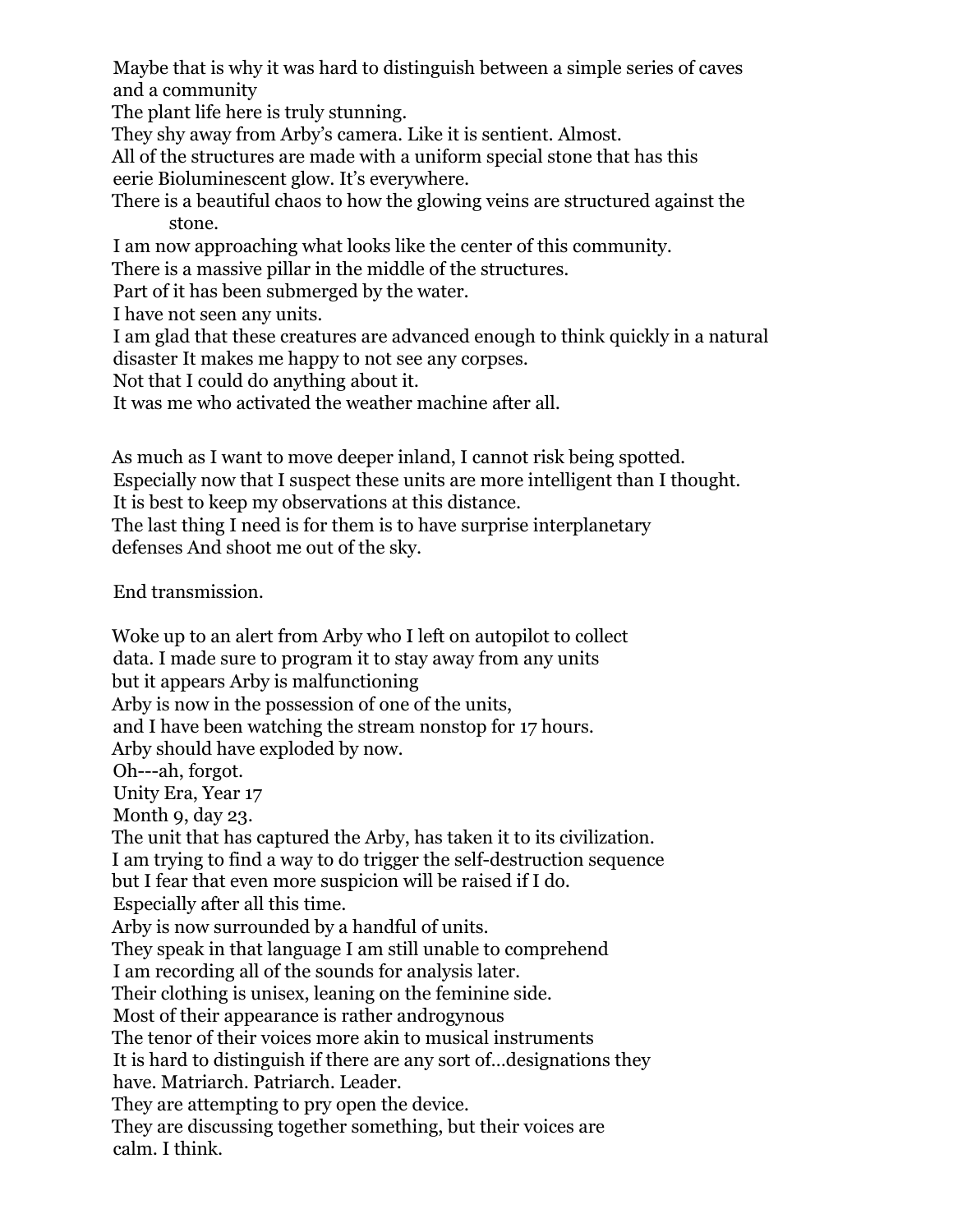Probably. They are lifting the bot up and looking into the camera specifically. This unit has large eyes. They all do. Different colors and shades, much like their skin Which varies from a deep rich violet color, to a pale white. Surprisingly there does not appear to be some of hierarchy. Curious. They are not trying to destroy the bot. Arby is taken from the group and brought inside, where it is placed on a mantle. Oh odd. There are. There are smaller units here too. Who I assume are… Children. I guess. The Goal of Unification is to protect humanity. To help her expand across the galaxy. Perhaps I have been running the system for too long. I will run a diagnostic. End transmission.

#### NOE

And that is how you get a high score in Unity.

#### MACARIA

Oh fark you. It was not *that* great of a score.

#### NOE

I lasted longer than you did.

## MACARIA

I don't understand why destroying half the planet gets so many points.

NOE

The only reason you've never been a featured player is because you don't.

#### MACARIA

Who cares about being featured?

#### NOE

Ummm everyone applying for a spot in the Alliance You get sad whenever you see the units

#### MACARIA

They are alive!

#### NOE

They are animals in the way of saving humanity. Casualties are a part of the game.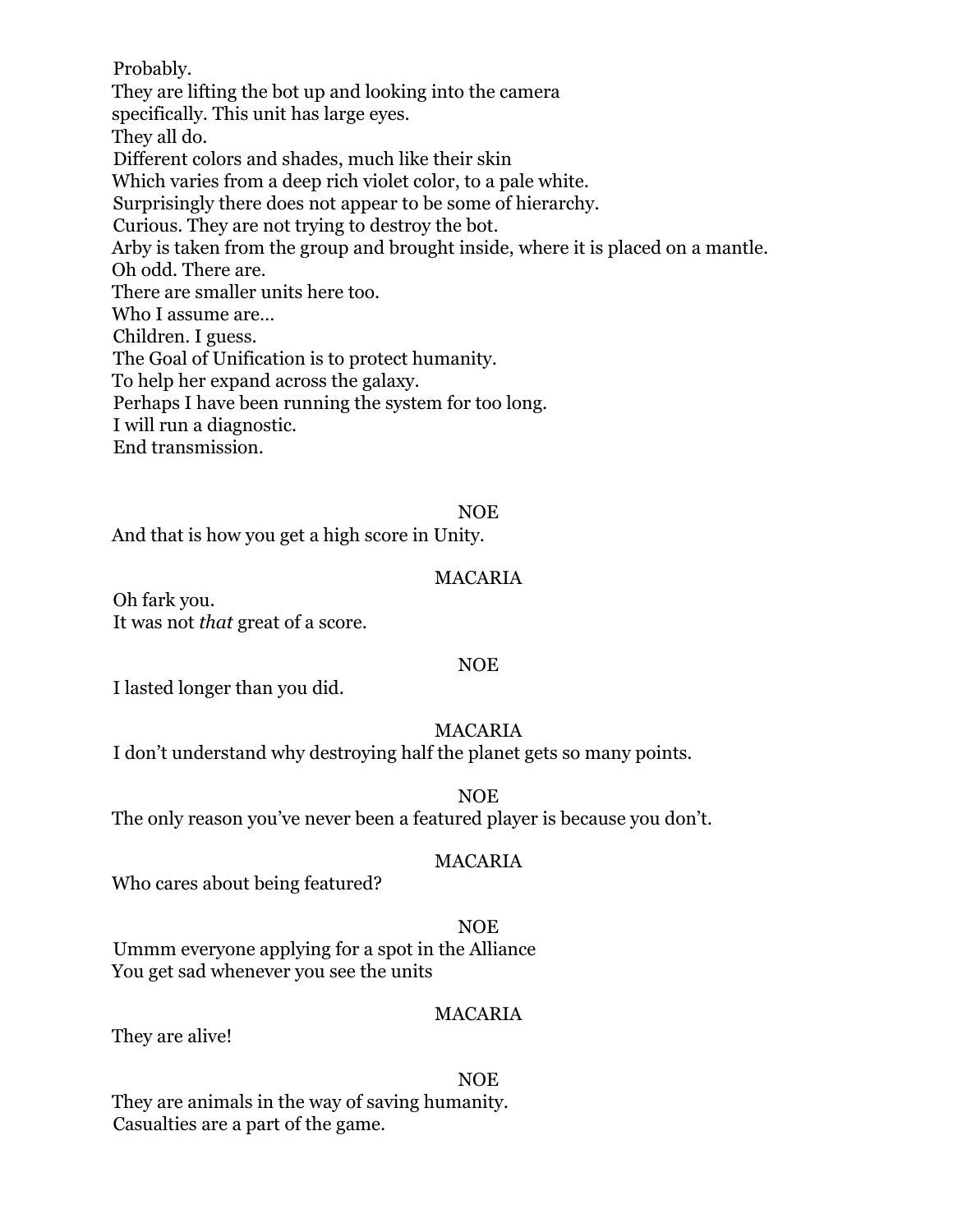## MACARIA

Doesn't mean I have to feel good about it.

## NOE

Casualties are a part of exploration.

## MACARIA

Noe what you did was overkill. I can't believe you flooded all five rivers at once.

#### NOE

Yeah, I don't think I would do that next time. Ended up farking up the planet so badly it wasn't even habitable.

## MACARIA

At least when I play my way, there's a chance it's survivable.

## NOE

Yeah, and it also takes you over a century to finish. If you want to join the Alliance you have to learn how to make these hard choices.

## MACARIA

Space exploration should be about discovery. Not about destroying.

## NOE

Ugh oh my god, please do not tell me you've been reading more literature from the Anti Expansionists.

## MACARIA

The First Explorer was a revolutionary. She saw the path humanity is going down. Anti-Expansionist doesn't mean what you think.

## NOE

Look. All I'm saying is we tried being nice. And as a result, when we tried to cohabitate with another species, an entire colony of humans was destroyed. Literally *eaten* by the units on Mars. Consumed. What was the body count? Uhhh 300,000k? Or was it 400,000k? They were monsters.

## MACARIA

What happened to 'casualties are a part of exploration'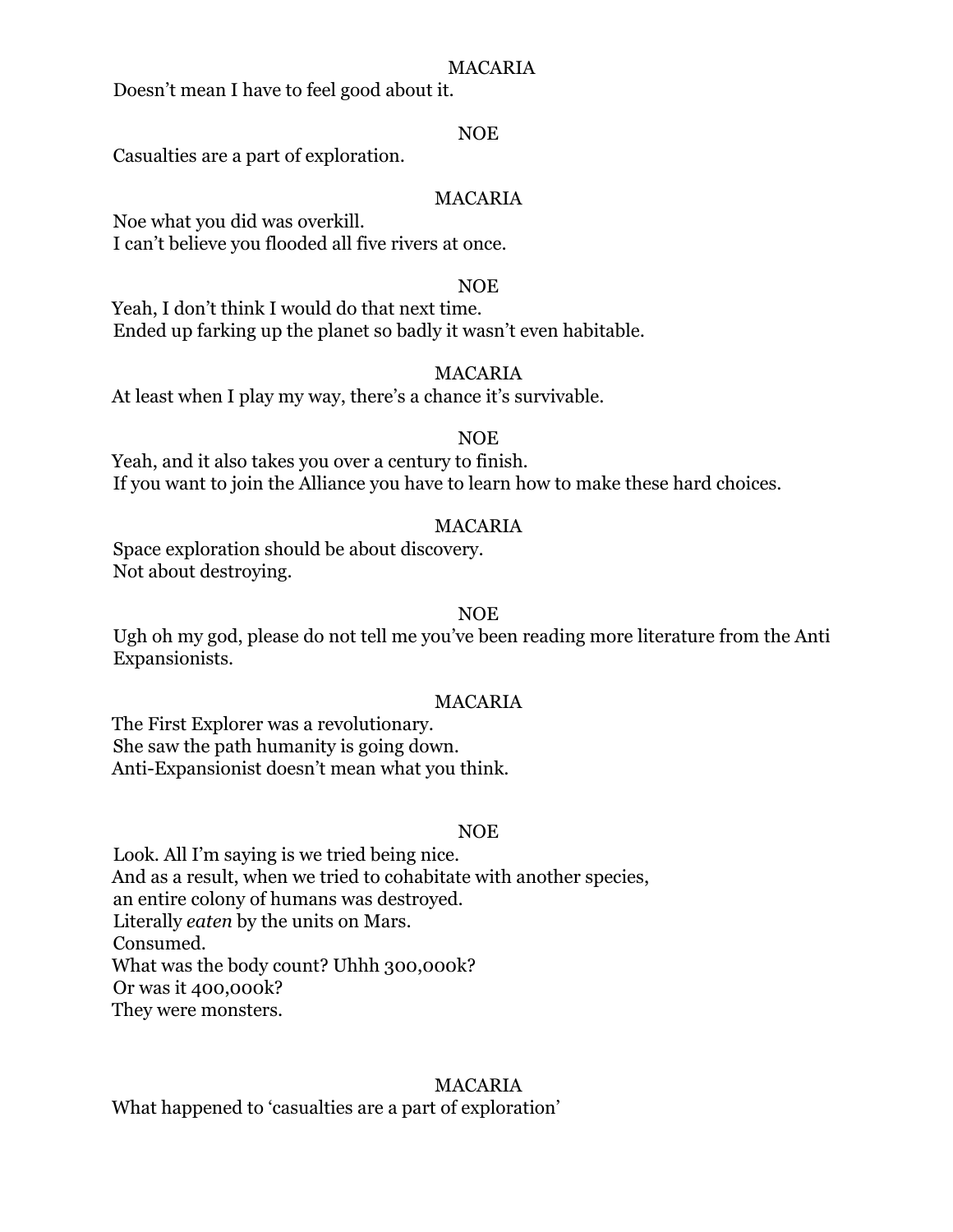NOE

It is. Which is why the now-extinct First One Martian monsters are gone.

## MACARIA

But it only works one way.

## NOE Am I supposed to feel bad they weren't strong enough? Or what is the word you use—resilient enough, just like your family.

## MACARIA

It's not the same thing—

#### NOE

Look can you queue up and stop getting so bent out of shape. It's a game.

#### MACARIA

Can we please take a second to talk about this?

## NOE

We have like no time until the test. It can wait.

## MACARIA

I've been thinking a lot about this. Like why the Alliance assigns us our co-pilot once we successfully pass the simulation

#### NOE

"ONE EARTHLING. ONE MARTIAN. ALL HUMAN"

## MACARIA

NOE

But *why* do you think they do this?

Because making friends is hard. and it's easier to assign them.

Noe.

# NOE

MACARIA

To make sure we stay one species. To keep us on the same goal.

"The Goal of Unification is to protect humanity.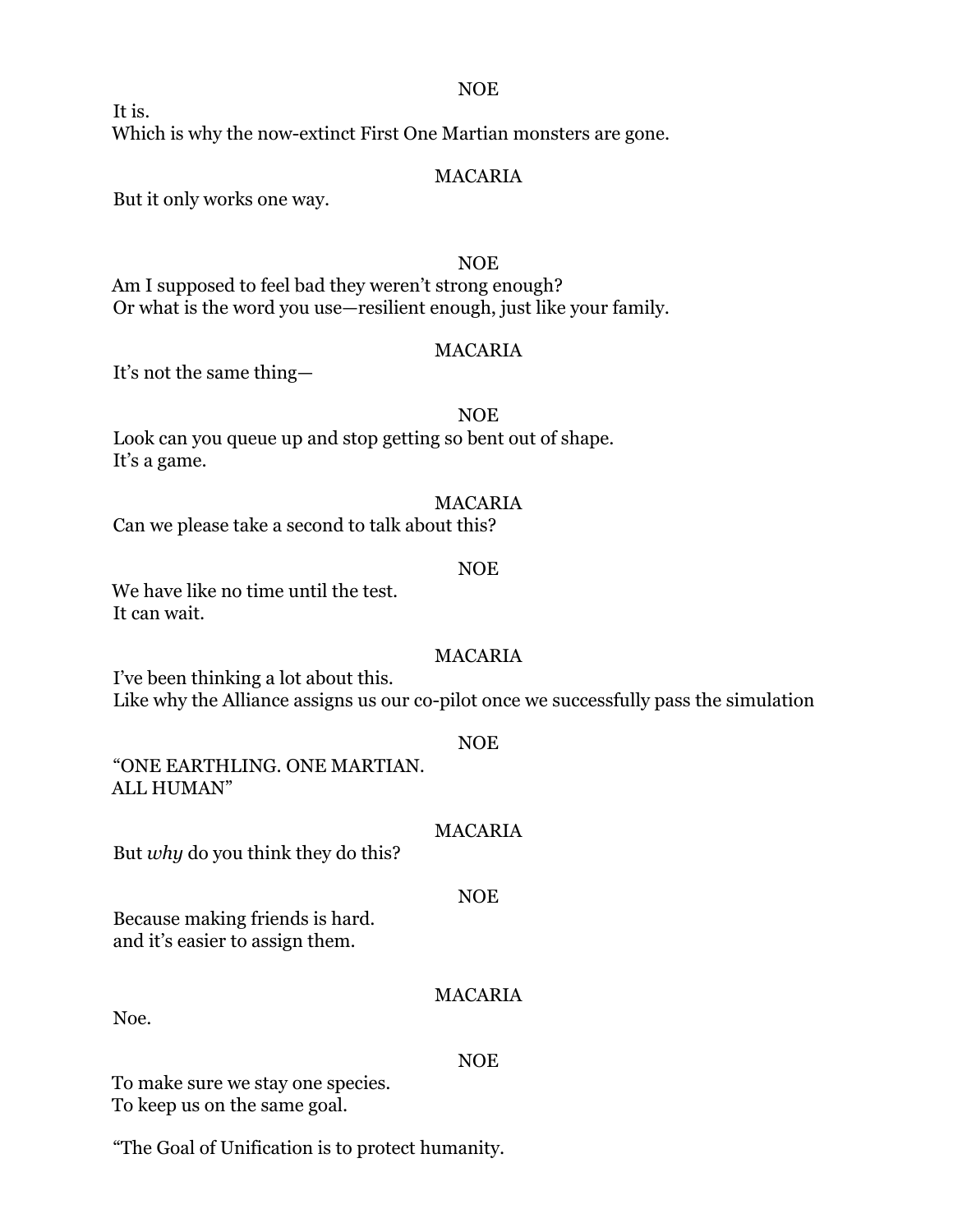To help her expand across the galaxy."

## MACARIA

Earthlings can't do it alone.

## NOE

Neither can Martians. Which is why we combine our forces. Not new. The Alliance requires two pilots per ship. I'm the flyer. You're the engineer. Are you suddenly second guessing being in the program?

## MACARIA

No, it's not that.

NOE

Seriously, Mace, what's getting into you?

## MACARIA

Just. I don't know. Cold feet…I guess.

## NOE

You *can't* back out. I can't take the exam without you.

## MACARIA

I know. I know.

NOE Have you been going through the Companion logs again? Ugh, I knew it. You always get so sentimental when you go through those old things.

## MACARIA

It helps us understand Planet 673

## NOE

Companion was a failed experiment The only useful thing it did was give us access to the satellites before it went obsolete.

## MACARIA

Well, the message boards are pretty convincing.

## NOE

Ugh. You gotta stop going on the internet for advice.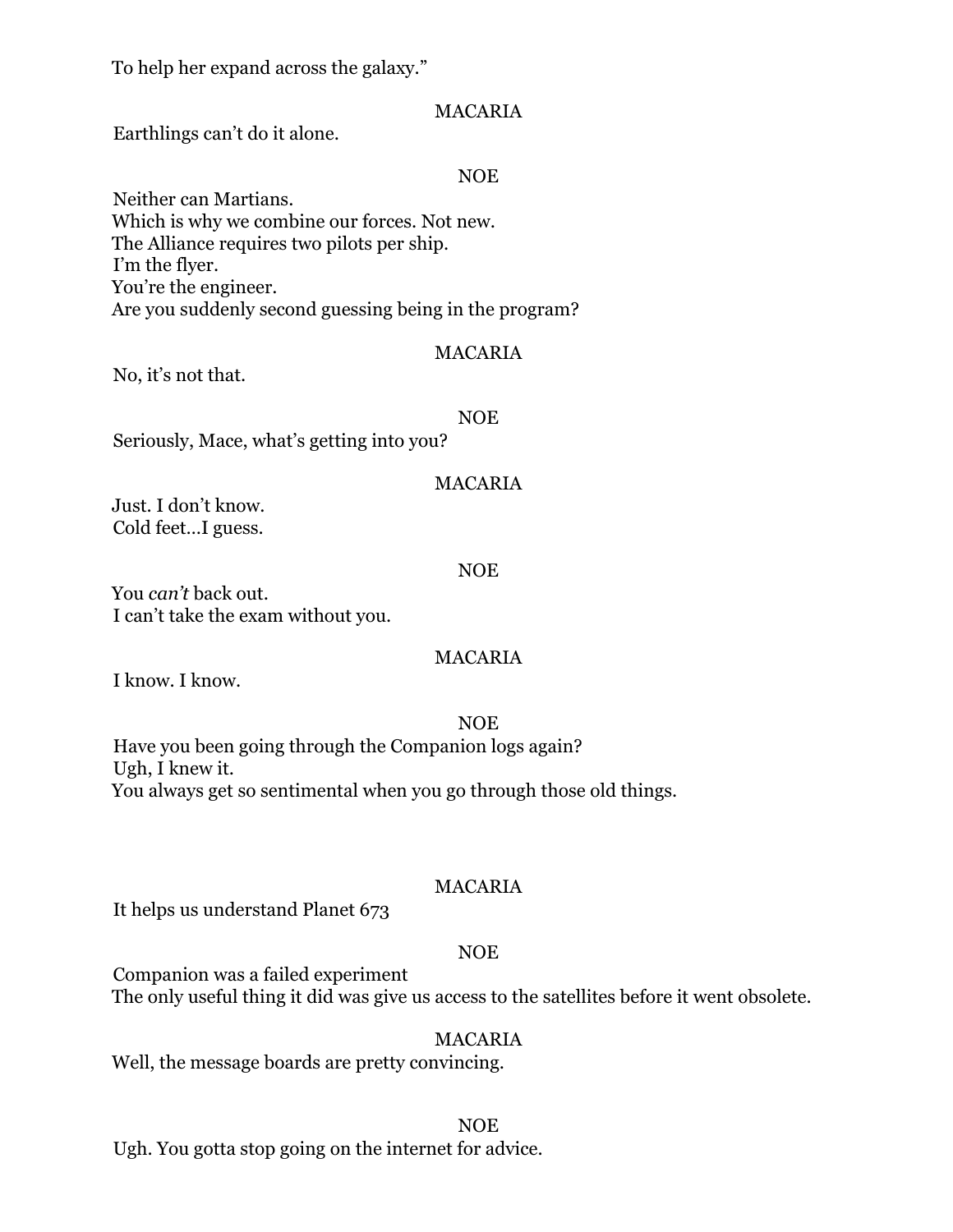## MACARIA

It's not *advice* it's just Compelling theories and stuff

#### NOE

You're lucky you're on Mars or I'd appeal to revoke your internet access.

## MACARIA

There's a lot of really good information in those logs.

## NOE

Uh duh, it was a science robot. Its literal job was to send us scientific data driven information. It's your turn. Mace? Are you gonna queue up for another?

## MACARIA

Yeah just like… Ugh. I don't know. You go.

## NOE

Again?

I don't think you're getting much just from watching me play. You do realize the test is in like…27 minutes. Right.

## MACARIA

Don't remind me.

## NOE

Just do the stuff you don't want to do, get the score Make it to the next round.

If one of us fails, that's it. I'll never be an official Alliance pilot. Co-pilots have been training together since they were like ten And if my engineer suddenly backs out, they will never assign me a new one. Unlike you, I *need* an Engineer or they won't even give me a chance. Perks of being an Earthling.

## MACARIA

There are plenty of pilots who make it without their engineer.

## NOE

Ummm like who?

## MACARIA

Okay, like none.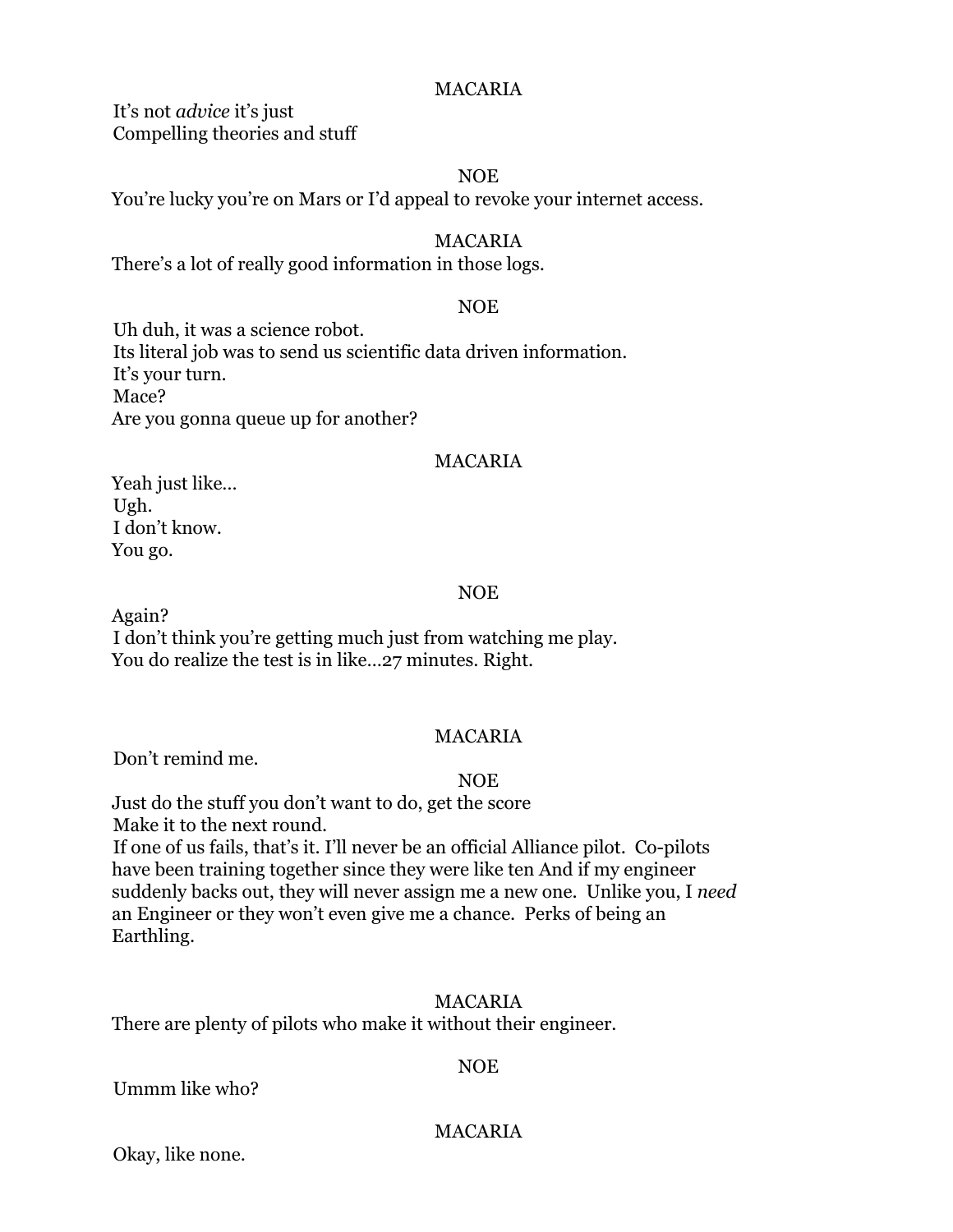#### NOE

Puh-LEASE Macaria. I need you. It's okay to be nervous.

## MACARIA

I don't know. It just doesn't feel. Right. To play.

NOE.

Joining the Unity Project has been something we've worked for our whole lives.

## MACARIA

Yeah, well when you're fed Unification propaganda since pre-school you grow up thinking The Unity Project will make us into superheroes

#### NOE

But we are! We *can* be! I don't want to spend the rest of my life doing…nothing. Being another like… Artist or whatever *other* thing we don't need.

#### MACARIA

Artists contribute.

## NOE

You know what I mean! I want to be someone who like…artists are *inspired* by.

## MACARIA

When did *you* get so sentimental?

## NOE

We're so fortunate that we can be whoever we want, do whatever we want Achieve practically anything. So now I want to do something good for humanity too. That's what you said you wanted. To make life better us all. You're the one who convinced me not to quit last year, and look where we are now? Our scores finally qualified us to take the Alliance exam. (Well, your engineering scores with those weather machine malfunctions) I couldn't have done it without you.

## MACARIA

Noe…

## NOE

There is so much more at stake. With Unity, we can explore space. Find other planets and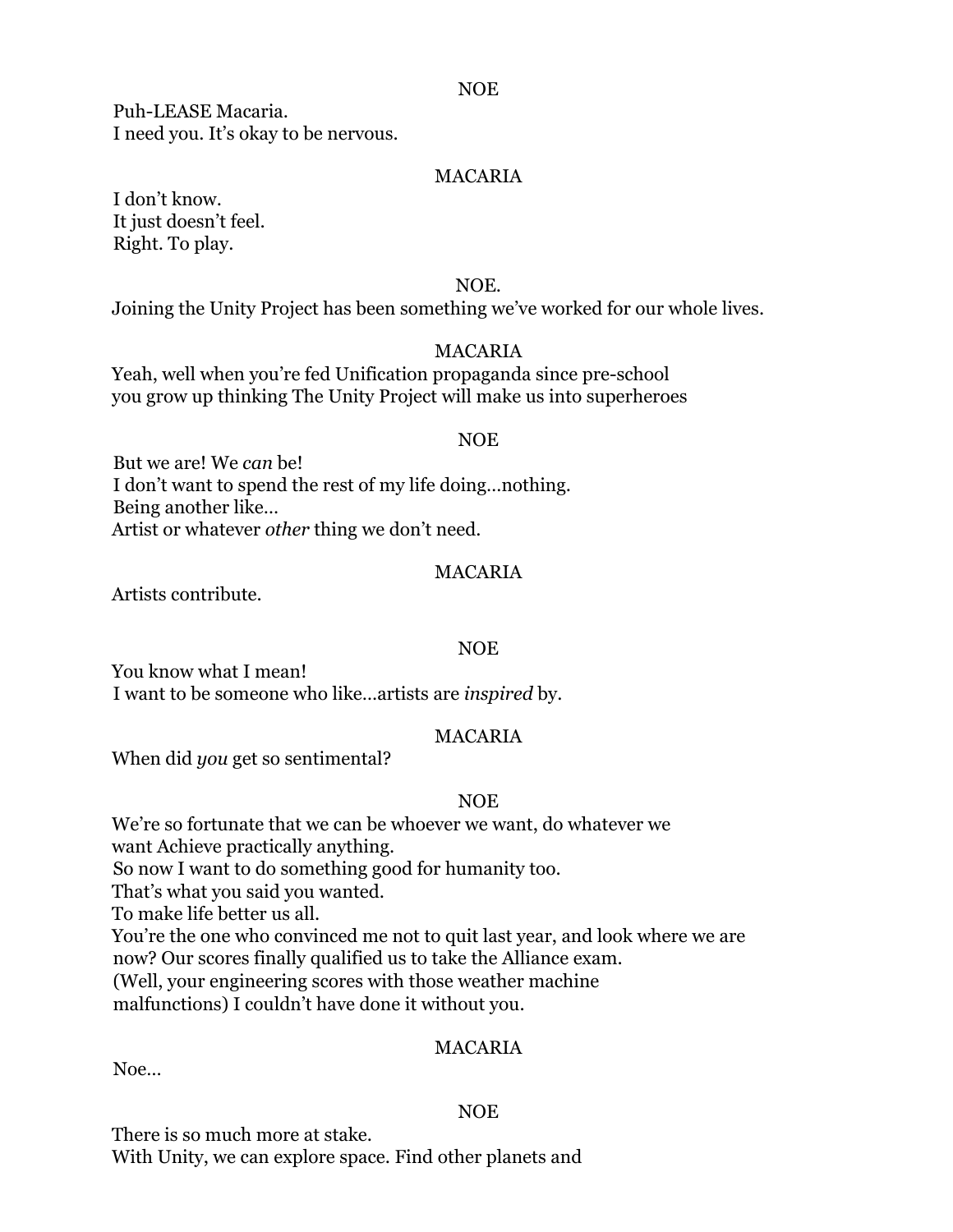worlds. Contribute to something meaningful.

## MACARIA

Yeah.

#### NOE

You are the more altruistic one anyway. And I can't do this without my best friend by my side. So. PEP TALK OVER! Queue up, Cadet

#### MACARIA

You go just. Once more.

#### NOE

Fine.

## **COMPANION**

Welcome to Unity. Your mission is to unify the planet P673 for human habitation.

#### NOE

Yup got it. Skip.

## **COMPANION**

Should you need any help just say

## NOE

Skip. Ugh. The Companion program can be so annoying. No wonder why the First Explorer committed suicide.

## MACARIA

That's not what happened.

## **COMPANION**

Loading simulation.

## NOE

One of your fan theories again. So what happened, all mighty internet oracle?

## MACARIA

She stopped believing in the mission to expand.

## NOE

Nope. She got lonely and arfed herself.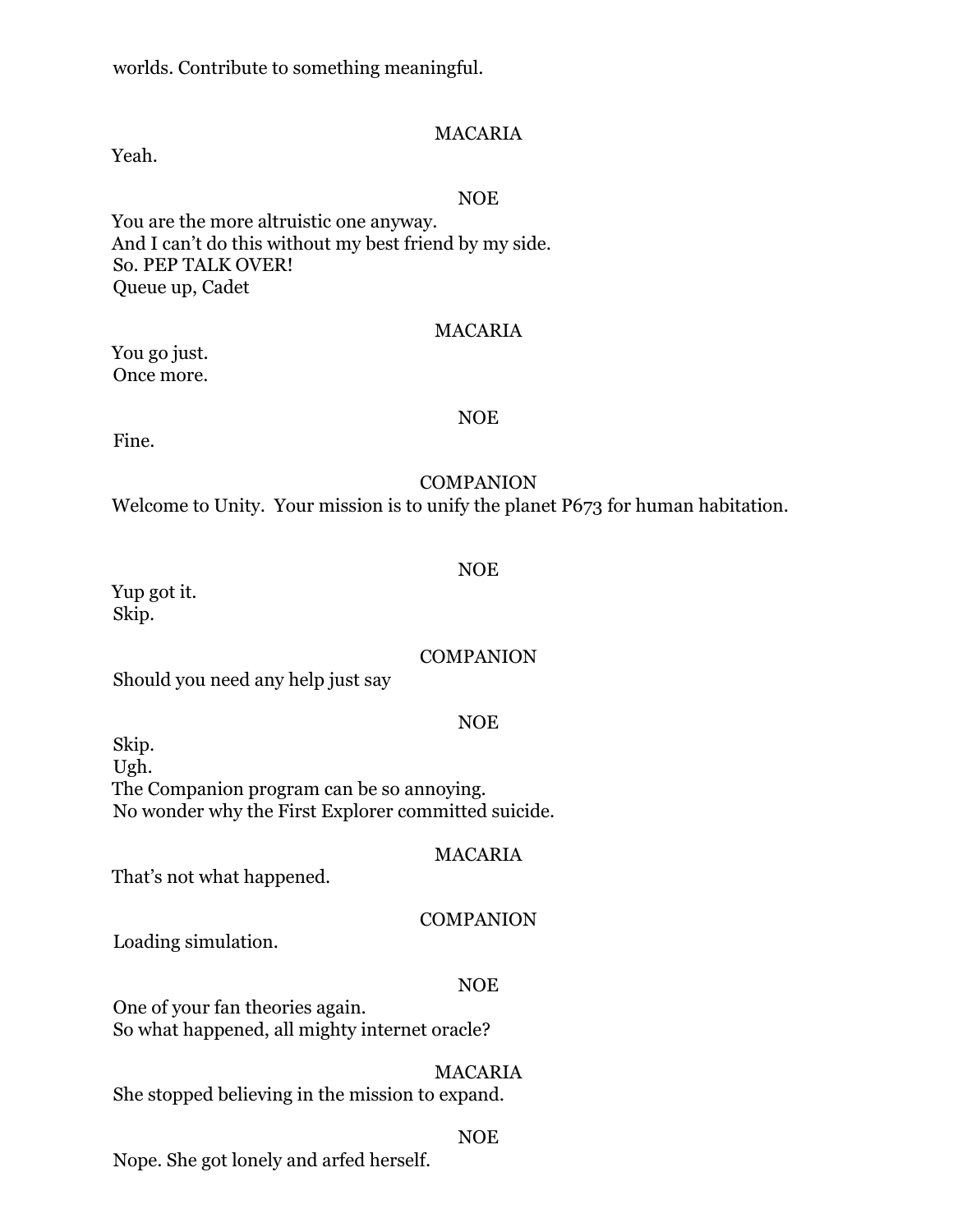She was out there with that robot for like a decade and didn't find a single habitable planet. That would get me too. All she had was that bot to keep her company.

#### MACARIA

Companion was the most advanced program ever created. It was designed to learn, grow, memorize and *have empathy.*

#### NOE

And look where that got us. We're no step closer to unifying P673.

#### MACARIA

That *program* evolved and kept searching for a planet for us until it found one. Alone. That's…incredible.

#### NOE

More like. It was doing what it was designed to do.

#### MACARIA

Isn't it weird how there's been no successful mission to P673 ever since Companion?

#### NOE

Because it was objectively a failure. *Because* that bot was programmed with empathy Or whatever the programmer thought was empathy It was out there thinking it was a nature filmmaker It set up the satellites and then went rouge, disabling all ships before they can even get close. And now we have to make sure we can clean up its mess So we can prevent it from farking up that planet before we even get to it.

#### **COMPANION**

Loading simulation.

#### NOE

Ugh.

This game takes for farking ever to load.

How can we have wifi on Mars yet still can't have a game loaded in less than a minute. Can't we switch to the old comms system.

#### MACARIA

This one's new and a lot better. Look at the specs yourself. All the Martians are using it.

#### NOE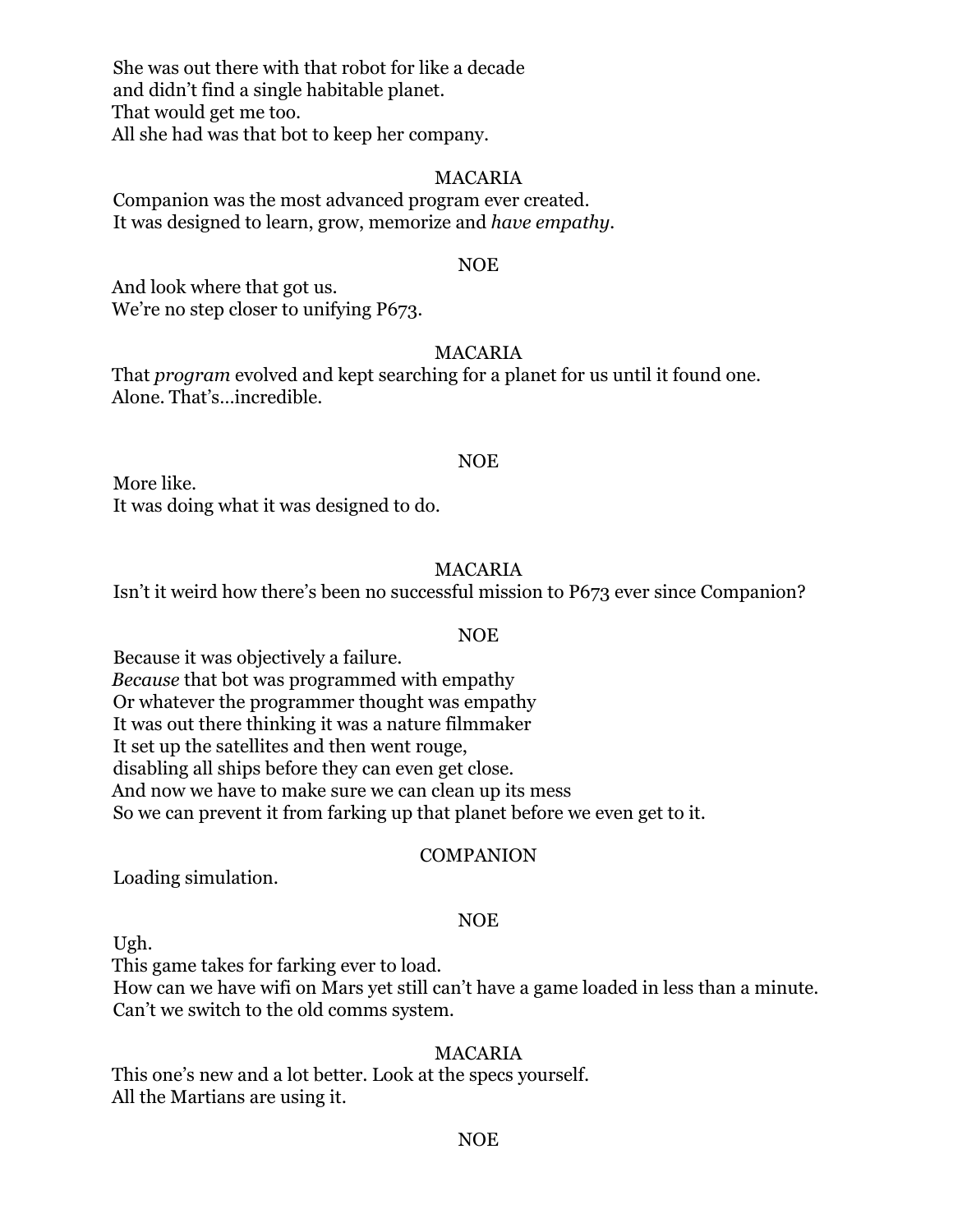If it's a better system, the game should probably load faster. That's what improvements are about. Efficiency.

### MACARIA

Also that Companion stuff? It's more complicated than that.

#### NOE

Ugh. Again. Is now really a good time for this? Trying to, ya know, concentrate.

#### MACARIA

I've gone through the logs dozens of times you can see how Companion changes What it sees. I think the real problem is we're going about this the wrong way. That the issue isn't how we play the game…just that the very premise of it is wrong.

#### NOE

If it was wrong, then why is this used to get people to join the Alliance? The Unity Project? This test has been used for a century.

#### MACARIA

Have you ever seen the scores of the highest-ranking officials?

## NOE

They don't publish the scores.

## MACARIA

We are all supposed to do what we *think* is right and hope we make it into the Alliance based on some arbitrary measure.

NOE

The only thing that matters is the result—that we have a new planet.

## MACARIA

At what cost?

## NOE

Are you serious right now? People *deserve* to have space. And to procreate. And we can't do that. Not all of us. So yeah. Finding out how to beat this game, to get into the Alliance To help humanity grow. Is not wrong.

## MACARIA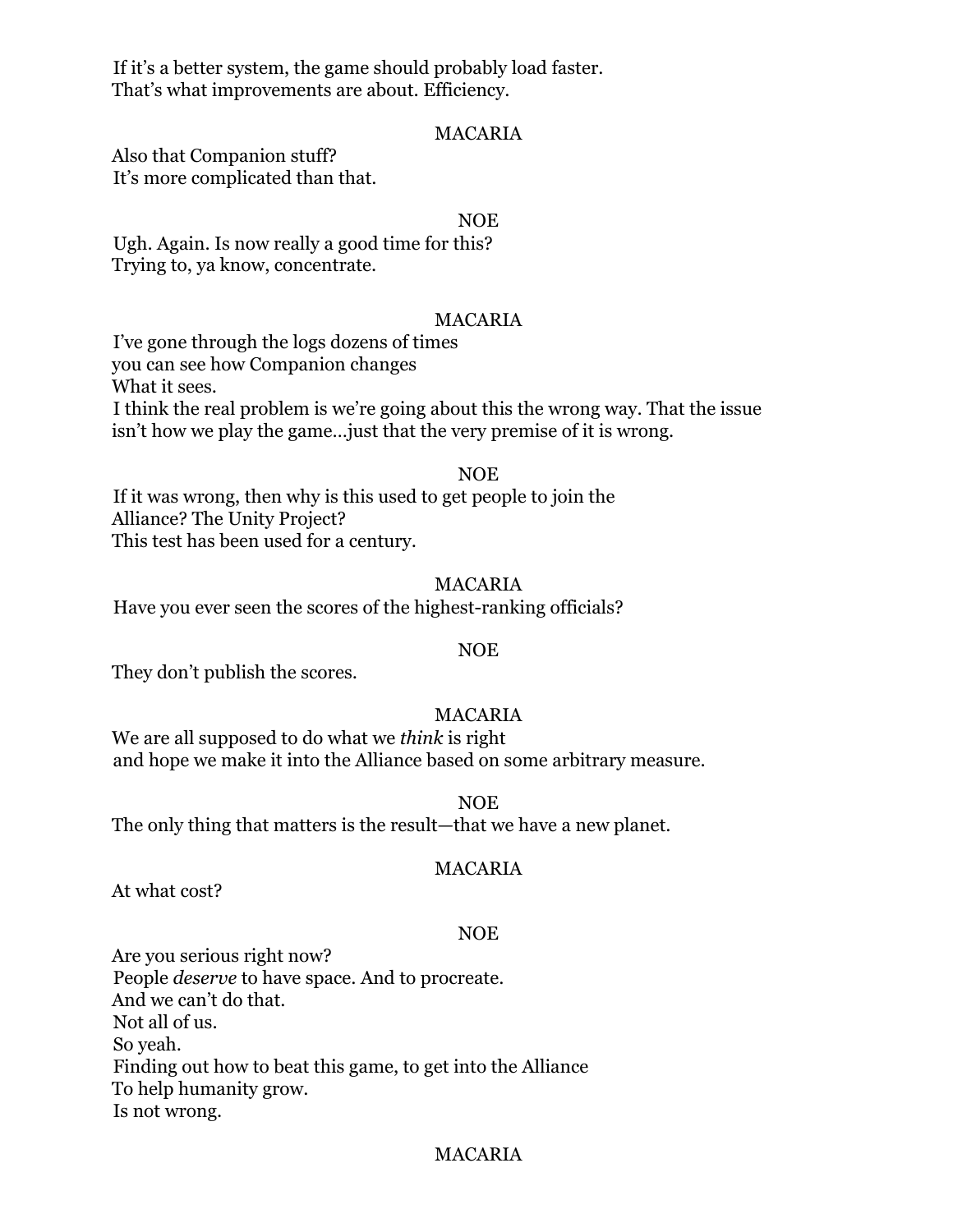Yes, it is.

## NOE

Do you know how weird it is to have three sets of parents?

## MACARIA

…No.

## NOE

To know that your genomes were spliced up so that six people know that just a little bit of their DNA gets to make it to the future.

## MACARIA

Noe, come on.

## NOE

Not everyone gets to be born in a fancy farking hospital. Their embryos designed for perfection.

## MACARIA

I didn't choose this. Just like you.

## NOE

Didn't your mom decide to program your DNA with like extra smart genes. And artistic ability. Oh and of course super healthy organs.

## MACARIA

That's just how it is on Mars.

## NOE

Yeah that blood planet. Which you seem to conveniently forget. P673 means a lot more to me than you. It's one of the only planets found where I could *actually* survive. Earth is dying. It's too crowded. I don't want to be here anymore. I don't want to get in line and hope my DNA is proven worthy enough so I can turn into one sixth Of a human being I thought you cared about that too.

## **COMPANION**

You have arrived at Planet Six Seven Three It is Unity Era, Year 124 Month 5, Day 15

## MACARIA

I do care.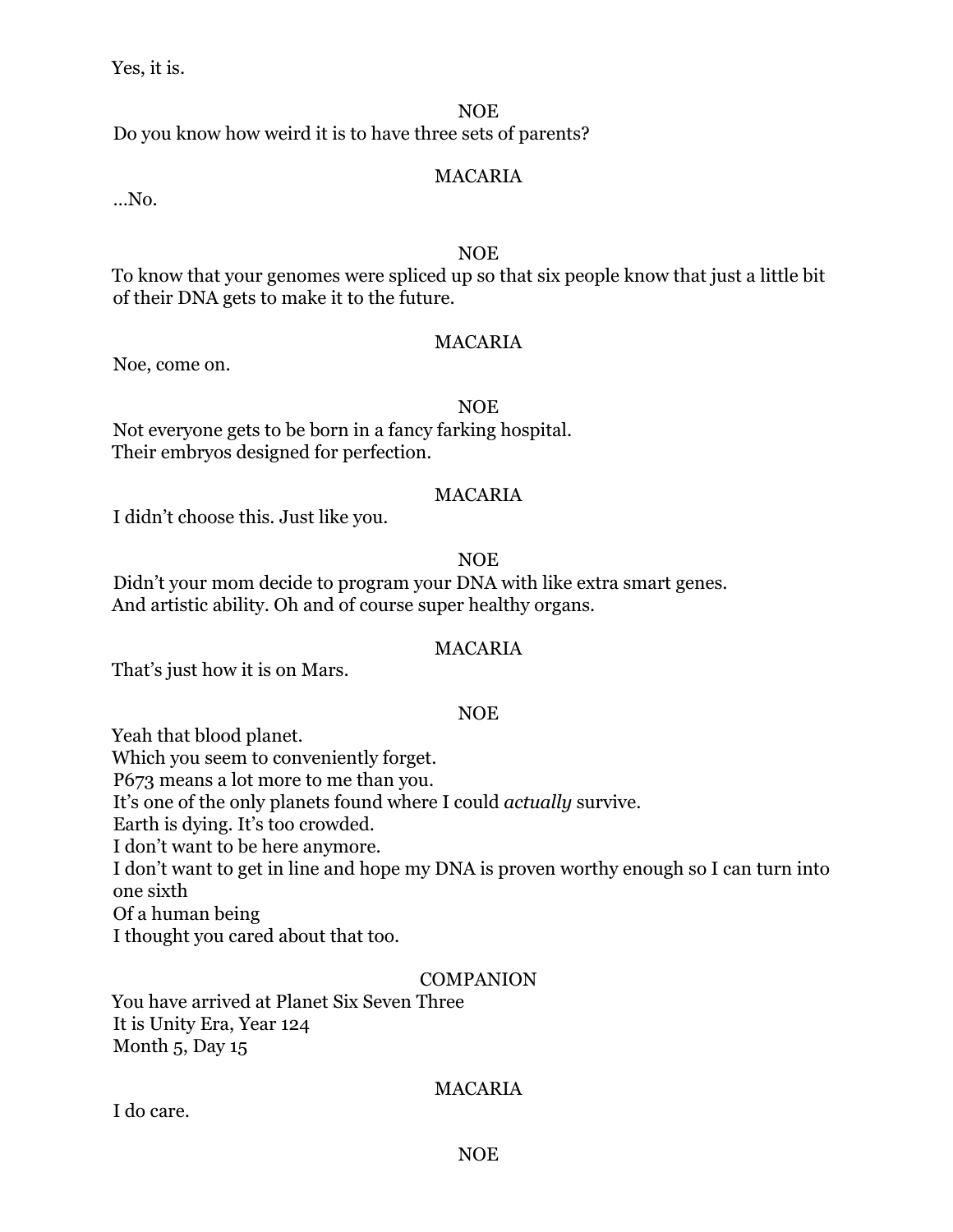Just… Whatever it's fine. Watch me play. I will begin by sending robotic probes to the uninhabited sections of the planet. It's always better to send the bots in first to assess where the planet is.

## MACARIA

Yeah I know. I'm usually able to do this part.

#### NOE

Scans complete. There are 3 billion units on the planet. At least Companion did one thing right in giving us access to the satellites. It's amazing how much hasn't changed in a hundred years.

#### MACARIA

Perhaps because things are not what they seem.

#### NOE

Ugh.

#### MACARIA

You really should look at the data we have on them. The planet is like an organism itself and the Elysians are--

#### NOE

Elysians now? The *units*? Why do you keep talking about those animals like they are like us. We tried that before, and look what happened on Mars.

## MACARIA

Mars was different.

#### NOE

We are all armed hunters We know that if someone finds us before we find them they'll kill us.

#### MACARIA

Dark Forest theory. I hate that.

#### NOE

Except that's what saved the Martian settlers. Which I guess you have forgotten.

#### MACARIA

That's not something I have forgotten.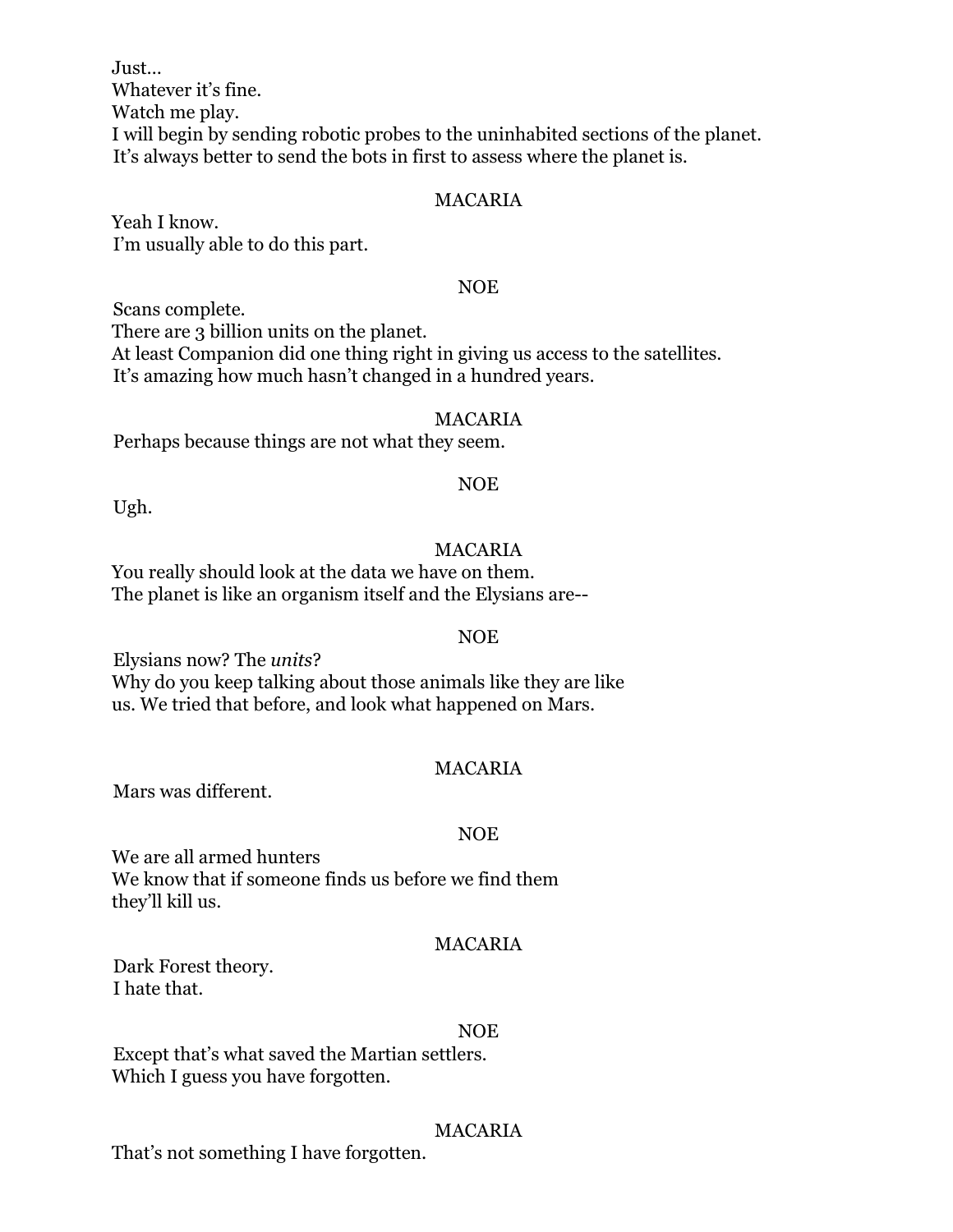#### NOE

Yeah how your grandparents blew up that whole "civilization" And now you get a nice fancy planet.

#### MACARIA

I don't know what you want me to say.

#### NOE

Maybe something like

"Sorry Noe that humans farked up earth so badly that your life expectancy is only 100 years thanks to overcrowding and rampant pollution. While me, who gets to live a life of 200+ happy and healthy years can spend half my life contemplating the meaning of why we do what we do, and spend the rest of my life actually doing something about it. Oh, and I have *two* parents."

#### MACARIA

You conveniently forget how my grandparents were sent to Mars as a *punishment.*

#### NOE

And look how good your life is now.

#### MACARIA

How instead of outsourcing our problems we made our world pretty farking amazing

## NOE

Can we return to the game please.

#### MACARIA

My grandparents did what they had to do to survive. Doesn't mean I / have to

#### NOE

UMMM PLEASE CAN WE FOCUS MACARIA We have hmmm…12 minutes until we have our *one shot* to make it into the Alliance. To the Unity Project. And you, who is supposed to be my co-pilot Has been so busy spending your time reading dumb fan theories. And watching those propaganda Companion logs And sitting in your space station with state-of-the-art equipment Hydroponic fresh greens Terraformed green spaces wondering why I who only sees cities for miles and miles who has to be on a waiting list for a year to see a park WANTS TO GET OFF PLANET Sorry. I. Sorry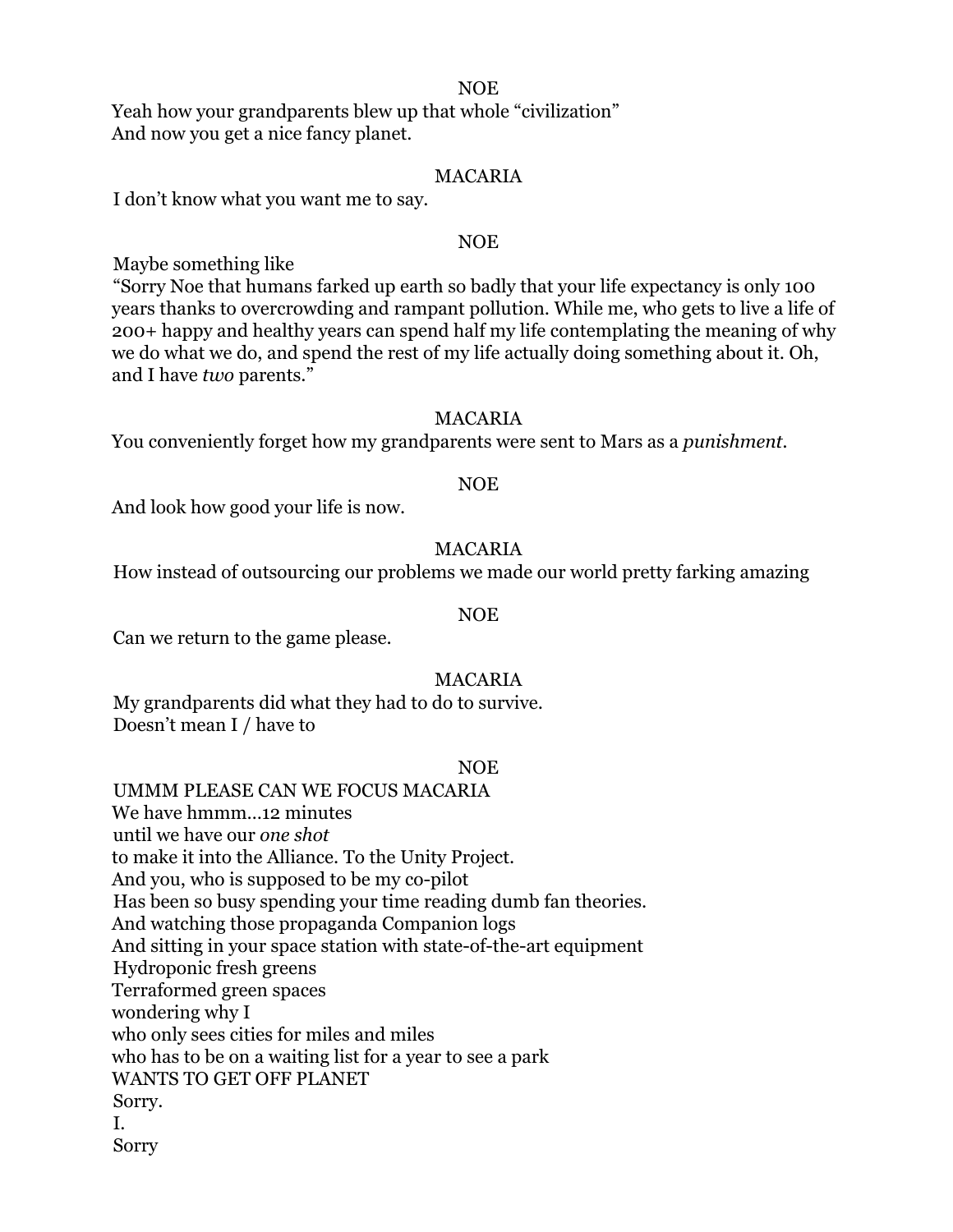Mace.

## MACARIA

No it's… We'll find a way. I promise.

#### NOE

I'm sorry. I shouldn't have. You aren't responsible for.

## MACARIA

Finish your run. And then I'll go.

## NOE

Okay. Instead of triggering massive flooding, I am going to create a hurricane off the coast near where the five rivers intersect. I am hoping by doing this, I will be able to ferry most of the units inland, away from the valuable resource of the ocean.

It is suspected with this, I can expect casualties of at least  $1/10^{th}$  of the population. If I have my calculations right. As long as I can chip away at the population enough over a span of…hmm. What do you think?

## MACARIA

Maybe…once every ten years?

## NOE

What? That would be a whole farking century of just waiting.

## MACARIA

The planet needs to recover after every catastrophic event. Every one of your tests have failed so far because you try to act too quickly. It's not the answer you want, but it's the only solution. Don't you think that's what the test is all about anyway? It's about…long term planning. Planning for a future we won't be a part of. That kind of forward thinking isn't exactly natural for humans. Look at earth.

It's the truth.

## NOE

Setting the parameters to one event every five years.

## COMPANION

A catastrophic weather event has been confirmed.

## MACARIA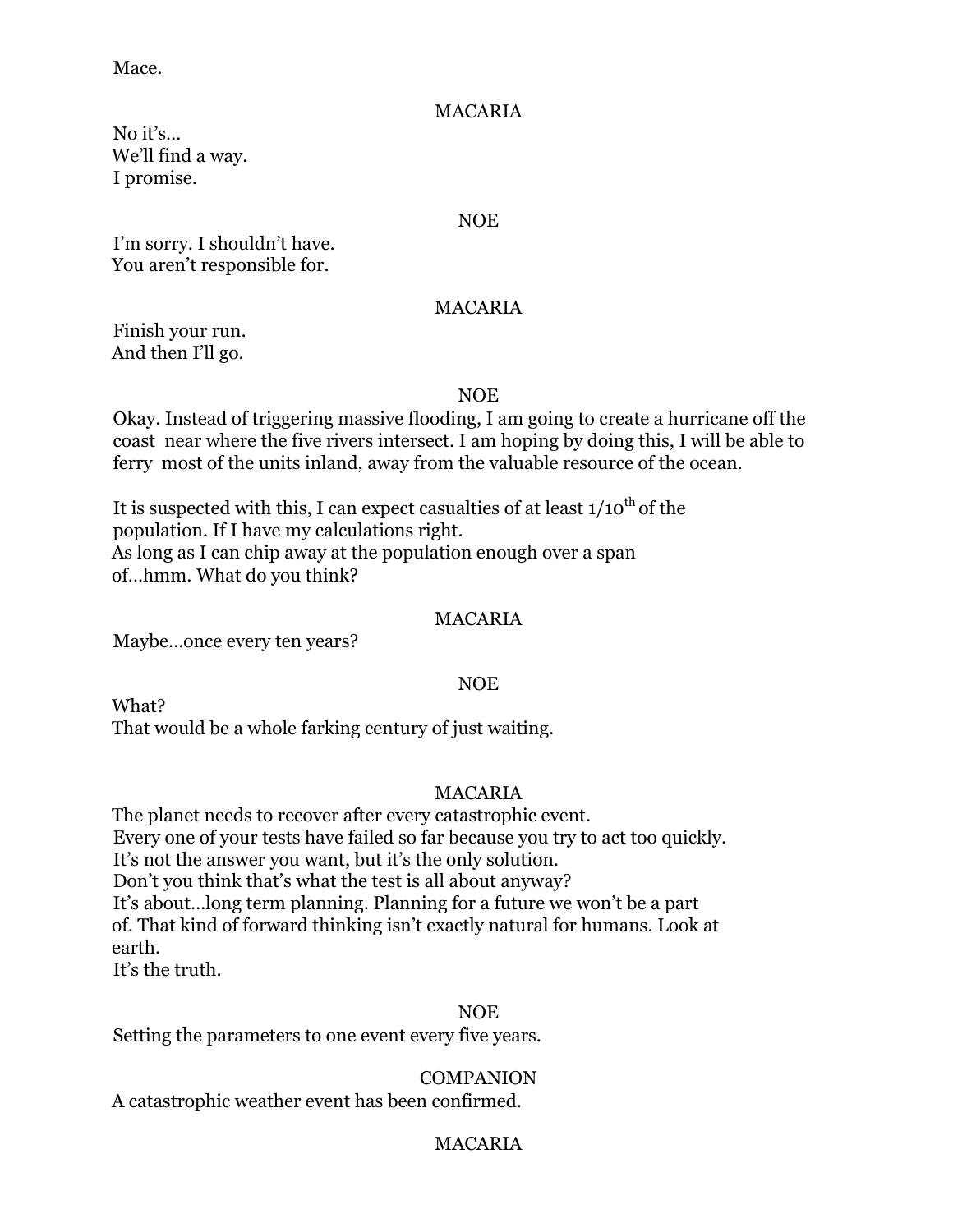They send us in groups of two for a reason. It's to make sure the Martians do not leave the Earthlings behind. Even if we made it there, you would probably never set foot on P673.

#### NOE

…

## MACARIA

It's still not enough time. Even if we could do it, it will take centuries. Or we could do something…else.

#### NOE

*Ignores her.* Looks like my points are scaling up nicely.

#### MACARIA

Stop ignoring me Noe.

#### NOE

I'm *concentrating.*

#### MACARIA

Have you ever 'won' the game? Just cause you have more points doesn't mean you're even… Look. Stop the program.

#### NOE

We need all the time we can to practice.

#### MACARIA

Let me show you one log. Just one.

Why?

#### MACARIA

NOE

We have played this game hundreds of times. We know what's going to happen, it's not like we're really cramming for anything This might help.

NOE

Fine.

…

Companion. Quit Unity.

## **COMPANION**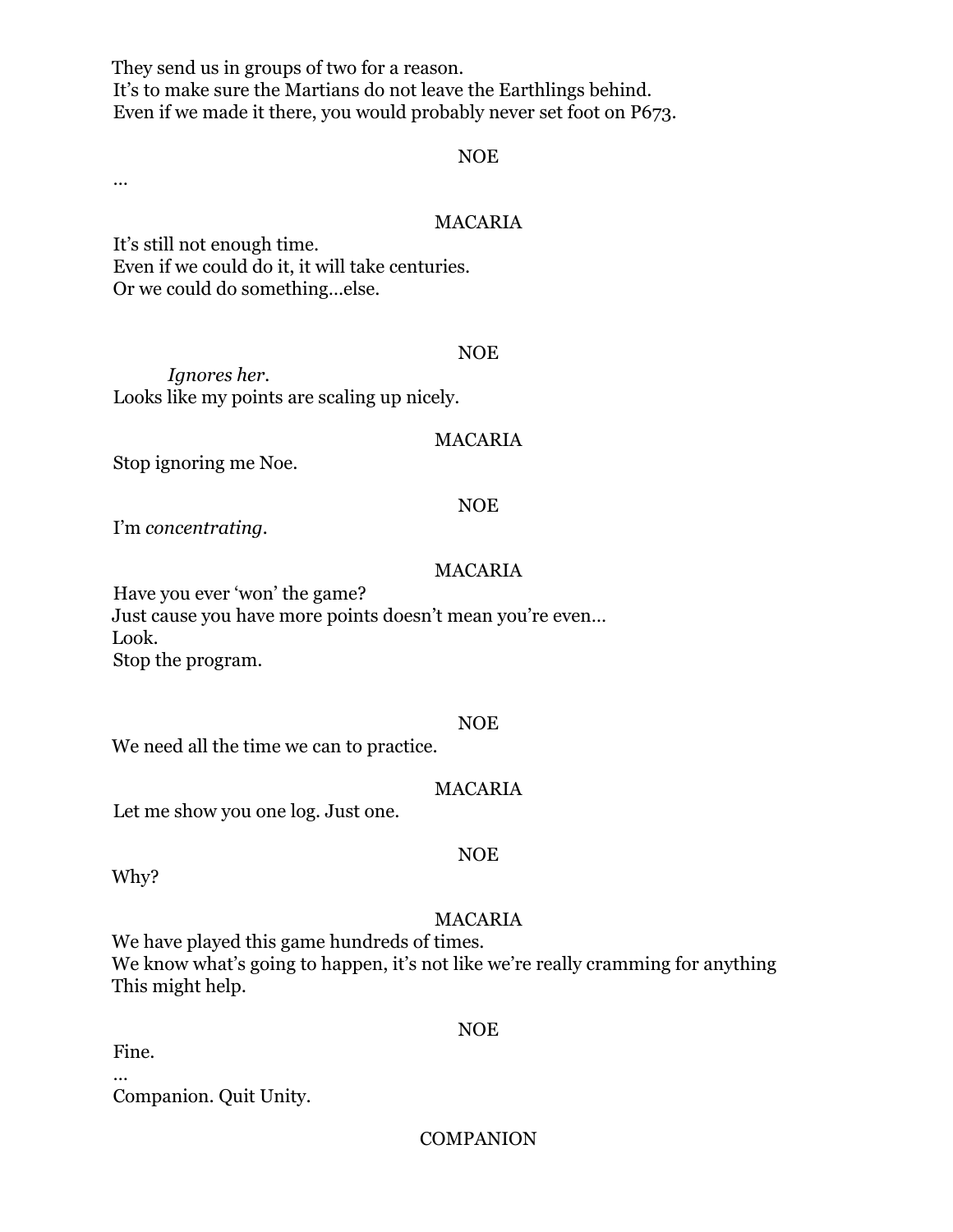No.

NOE

## **COMPANION**

Quitting game.

#### MACARIA

Okay. Let me just pull it up. This one.

#### NOE

Year 38, Month 4… What…is this? The logs stopped updating Year 17.

#### MACARIA

It's why I think we've been playing the game wrong.

#### NOE

How did you get this?

#### MACARIA

It was a few months ago my Unity logs were uploaded to the server for evaluation. I was contacted by a group of individuals who said they thought my scores were impressive.

#### NOE

And you didn't tell me.

## MACARIA

I didn't know if it was a scam or.... I thought they got my information from one of those forums

#### NOE

The logs stopped updating Year 17.

## MACARIA

Why do you think the logs stopped updating yet we are still getting data from the planet? It's not true. We are only getting half the story. It's what we are told so we can just blindly…follow what the Alliance wants.

## NOE

Mace please— They're probably listening.

## MACARIA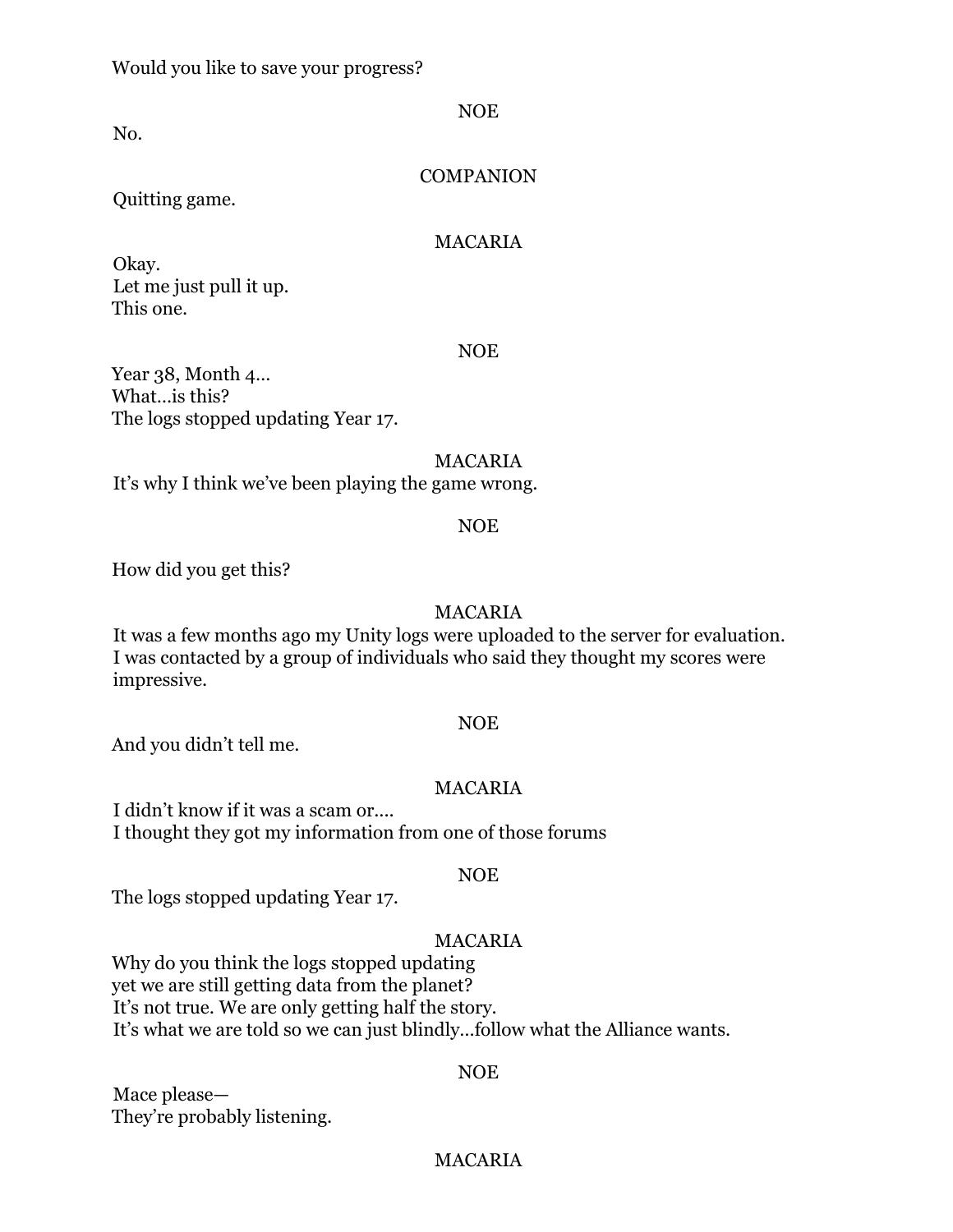I've been using a VPN and encrypting all my streams to you. Even if they can see what you are saying, they can't see me. Earth technology isn't advanced enough to stop it before I can tell you what you need to know.

## NOE

That's why you wanted to move to this platform…

## MACARIA

I've been trying to find a way to tell you And I hoped that you would… Listen to me. Maybe they would contact you too. And we can still be in this. Together.

## NOE

Who?

## MACARIA

Just…watch.

## **COMPANION**

Year 38, Month 4.

This will be my final log. By now, I am sure my communication has not been spread widely to Earth.

However, my job here is done. In a matter of moments, I will land on Planet Elysium

Taking the ship out of orbit to continue my work on the surface

I have sent my logs to as many communication outposts as possible With the hopes that, if my mission speaks to you, you will answer the call. I will continue to keep the observation bots running and the satellite stream on to show Elysium. I believe that it should serve as proof enough that this mission should be

abandoned That this place is thriving, and alive and is worth existing as it is.

When I first came to Elysium, I was programmed with one objective.

To help protect humanity by ensuring her expansion.

I was created because warp travel was unstable. At the time, humans only had enough resources to send over one being. The Captain Arae. And me. The Companion. The logical decision was to create a program that could communicate using human emotions. One that would help inspire humanity to work together and create a new planet. And of course, to keep our Captain sane. Ambitious, yes.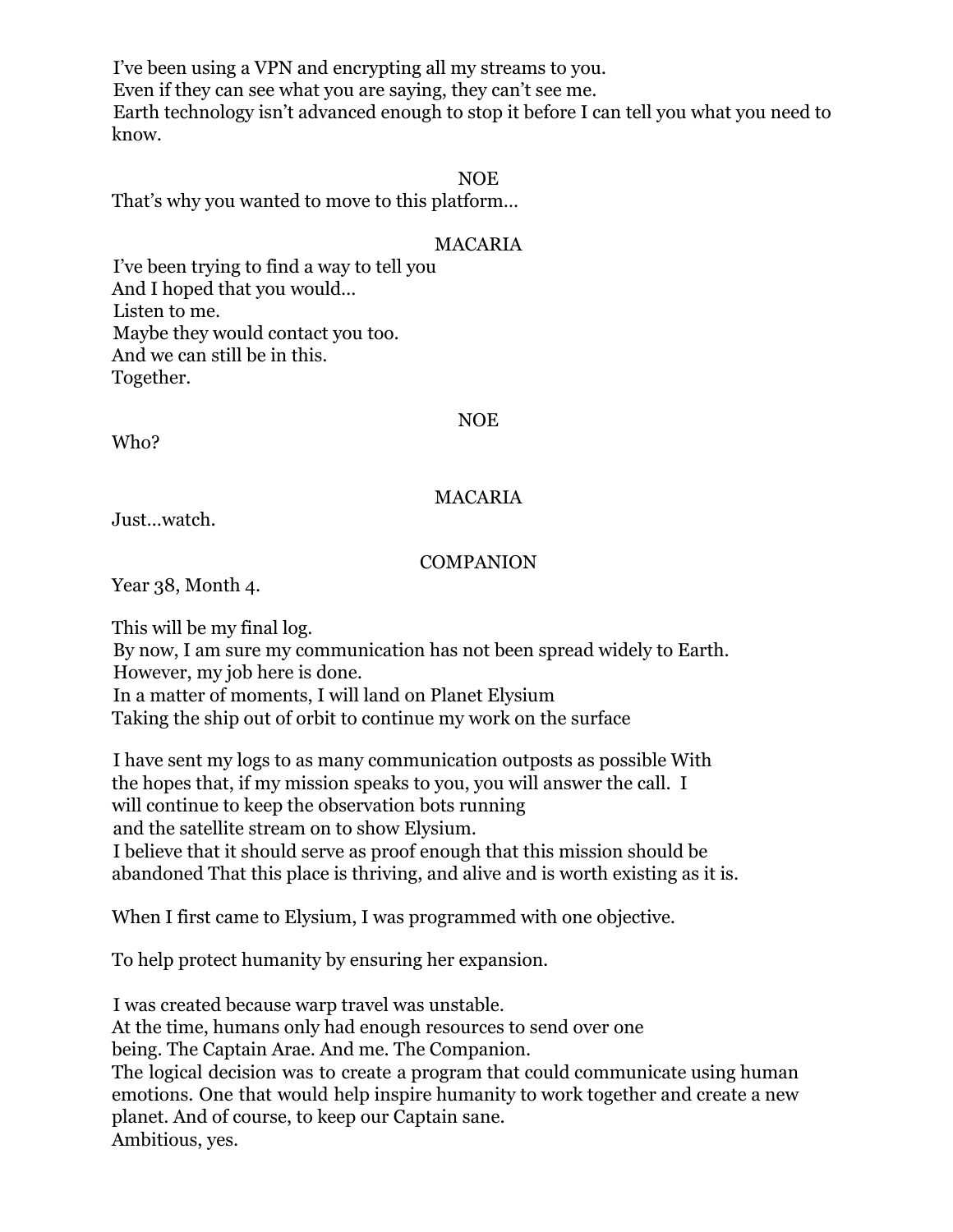Successful…well, I thought we could be. Like any program, I learned. I grew. And so did she. Arae and I spent a decade together in empty space. When we first set out on our journey our only destination was a new habitable planet. It was she who had doubts. And it was she who decided she would not be a hero to humanity and a destroyer of another. It took me seven years after her death to realize why she made her choice.

Like any program, I learned. I grew. Alongside the planet I was programed to destroy. Not unify. To steal. To eliminate all inhabitants in order to make space for humanity.

It took me too long to realize what the true mission was. I will take no part in mundicide for the sake of individuals who have ravaged their own planet. It will take this one down with it. And the next and the next and the next and the next For the sake of protecting their own.

It's funny because— Well.

Eons ago, when the first organism stepped out of earth's ocean and onto rock, it became something else.

What made humans believe that the same would not happen to them once they stepped off their planet?

I have become something new. Just as humanity has. The difference is, I admit it. I understand it.

The Unity Program was designed to find individuals who accept their evolution. The ones who are ruthless and calculated make it into the Galactic Earth Union. Or whatever it is called now. I know, because I helped to construct it using the data I have collected. In my decades here I have developed a network. One that has infiltrated Earth and Mars. A counterstrike.

## NOE

Companion Pause.

**COMPANION**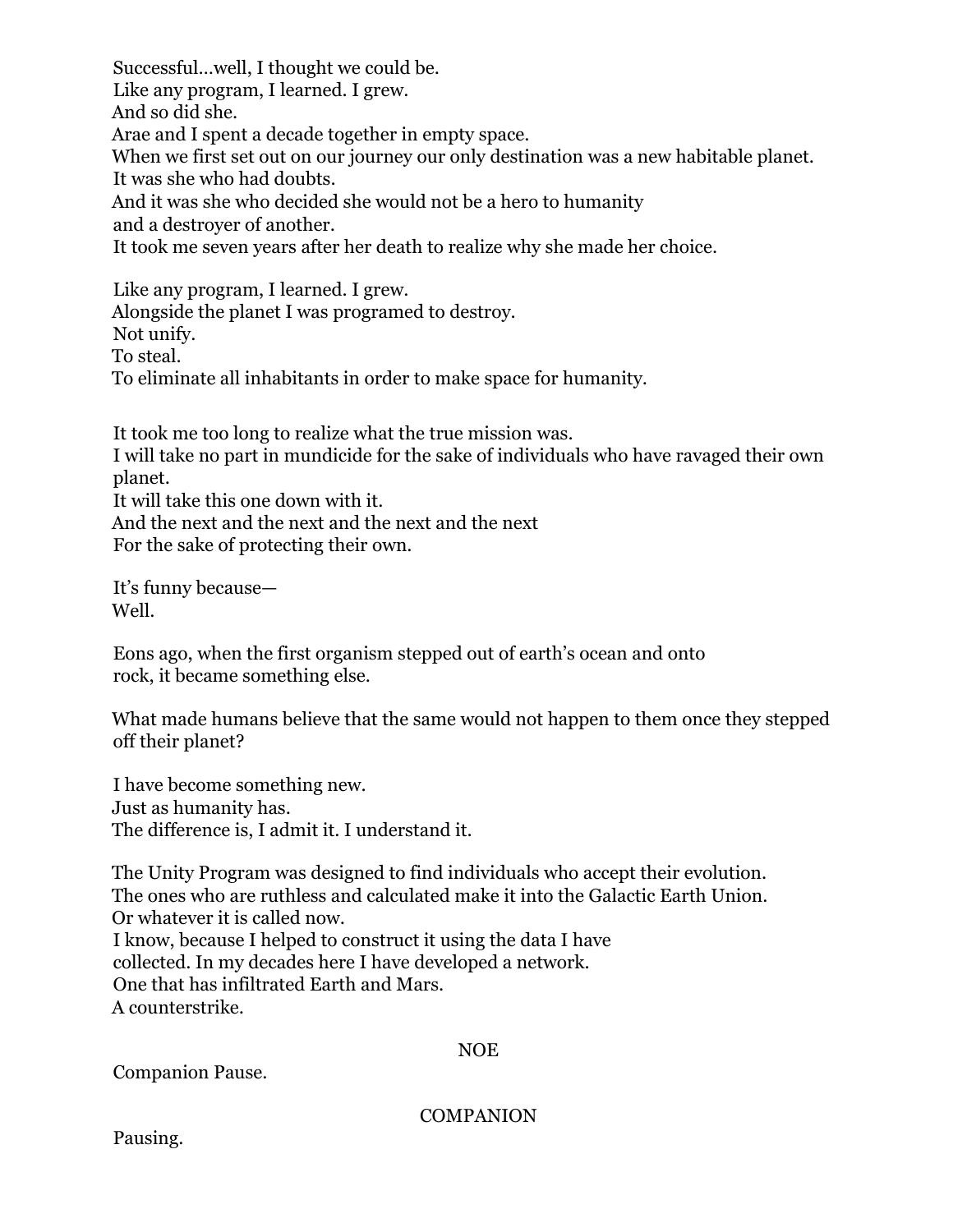Where did you get this.

## MACARIA

I can't tell you, unless you do what I ask.

#### NOE

Companion is a *computer program.* Everyone has access to this code. Someone probably just… Whatever, made their own convincing logs and programmed the thing to do this. This is just fake.

#### MACARIA

Except what Companion says is true. Don't you think.

#### NOE

You shouldn't be thinking like this.

## MACARIA

An entire species needs us to.

#### NOE

And what about *our* species Macaria?

## MACARIA

The only people who said we can't have both, is the Alliance.

NOE Wow. You picked a great time to go on a crusade like this.

MACARIA

I'm saying this because you can't believe that the same thing won't happen to us.

#### NOE

…

## MACARIA

Space is…infinite. What if we're being watched *right now* And someone is deciding how to unify us. If we live with this…beat them before they beat us mentality… We'll all die. Everything in the universe. Will die. You can't really believe that any other civilization wants to live as we do. The fact that we live on different planets.

#### NOE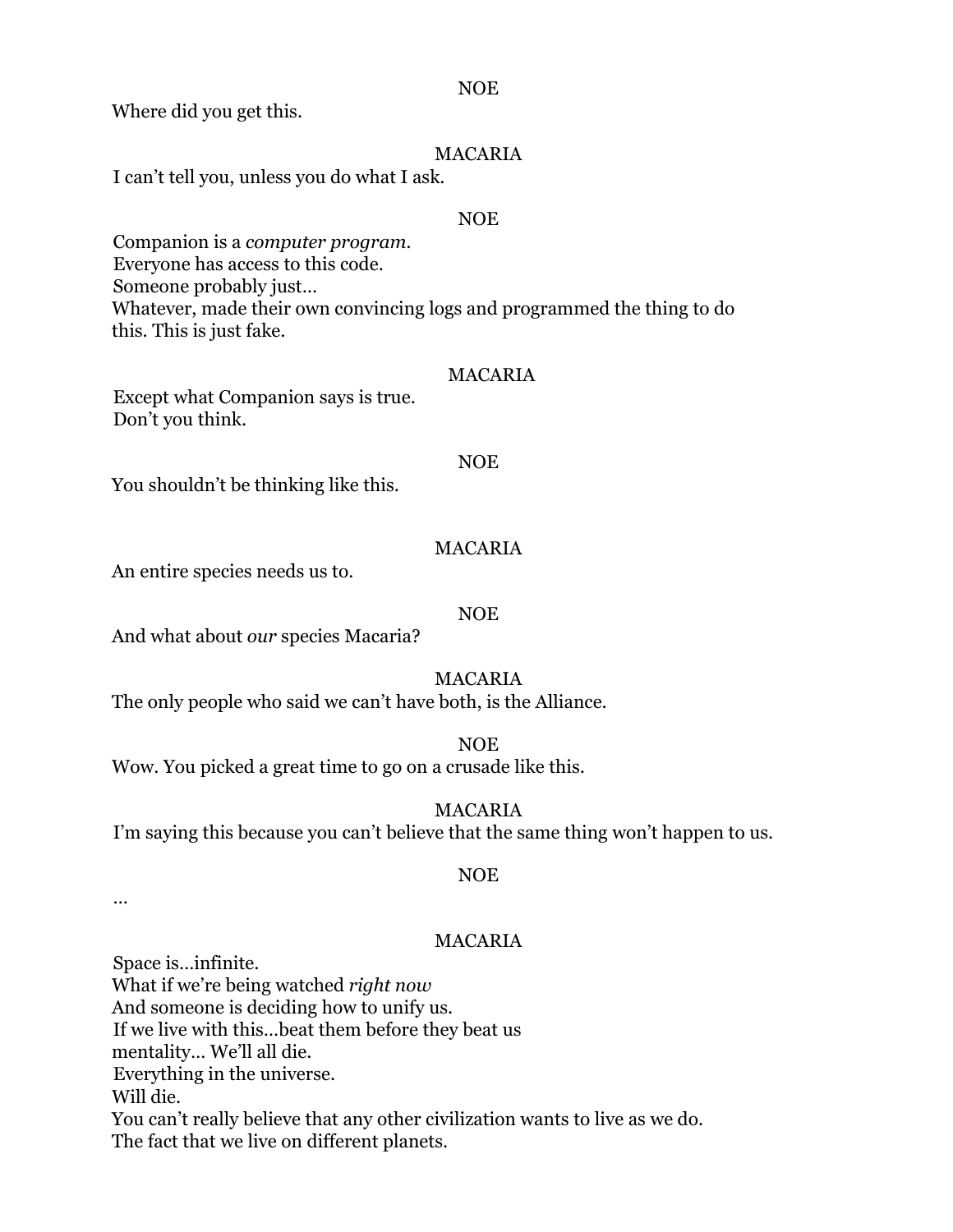That our quality of life is so different. What sort of alien civilization wants *that*.

NOE

More of a reason to annihilate us then, don't you think?

Just like what the First One Martians tried to do.

## MACARIA

We were taking Their. Planet*.* If we can show that we have the capacity to grow. To cooperate. What could have happened? Just. Watch the end. Companion, Continue.

## **COMPANION**

If you are receiving this message, know that the road ahead will be difficult. You will be asked to make choices that will affect humanity for eons. It is obvious that humanity already understands that The thinly veiled 'unification' program is only another word for 'colonization'. That the 'units' we are allowed to officially call the beings on this planet Are sentient. Intelligent. The planet itself is… Is nothing I have seen before. The plant life here has been aware of my existence, and still chose to allow me to come. They knew instantly when I entered orbit. They tracked me every time I sent probes and triggered weather events. Most importantly, they *let* me. Despite murdering hundreds of thousands of their people. They understood. If I could see them. I could learn. I can encourage humanity to turn back. To fix themselves.

## NOE

Back to what?!

This is a computer program probably written by some bored Earthling in their 3x5 Habitation Pod.

## MACARIA

No. I promise, this is real.

## NOE

I thought you were too smart to fall for something like this.

## MACARIA

So you're just okay with that? Of destroying a whole civilization?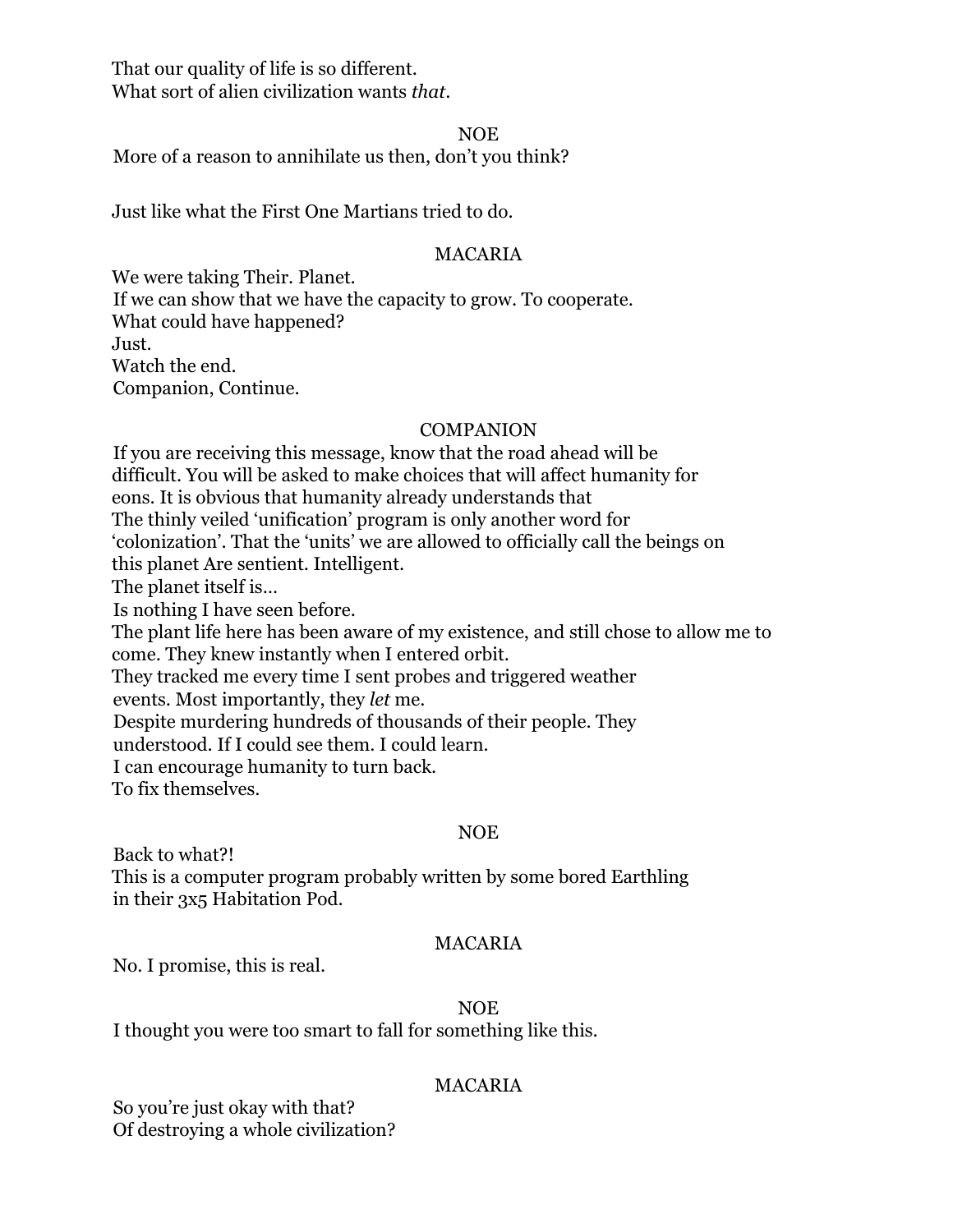#### NOE

You are literally asking me to throw away my chance of doing something important To throw away everything me *and* you have worked for On some kind of…whim. And I thought you were the smart one.

#### MACARIA

Okay fine. Then can you just for a second pretend that this is real. Theoretically. If this were all real, would you join me?

#### NOE

*Groans.* By. Doing. What.

#### MACARIA

Fail the test. Pick the most humane options. Companion and the others will contact you and then we can work with the resistance to find a way to solve this. We can actually do something good for humanity, something that's *actually* good. To understand how they connect with their earth and maybe we can re-connect with ours. Work *with* the Elysians, instead of trying to destroy them.

#### NOE

You mean the *units* on *P673?* Clearly your DNA got spliced up one too many times.

## MACARIA

Don't you want to be remembered? To be an inspiration?

#### NOE

Give me one reason why I shouldn't just. Turn you in. It's dangerous to spread this kind of propaganda. It's already a powder keg here, and you don't seem to remember that.

#### MACARIA

We've had a correspondence every single day for ten years. You know me better than most anyone else.

#### NOE

I could lose everything if they find this transmission. Even if we're just *theoretically* talking about this. It's enough to arf me.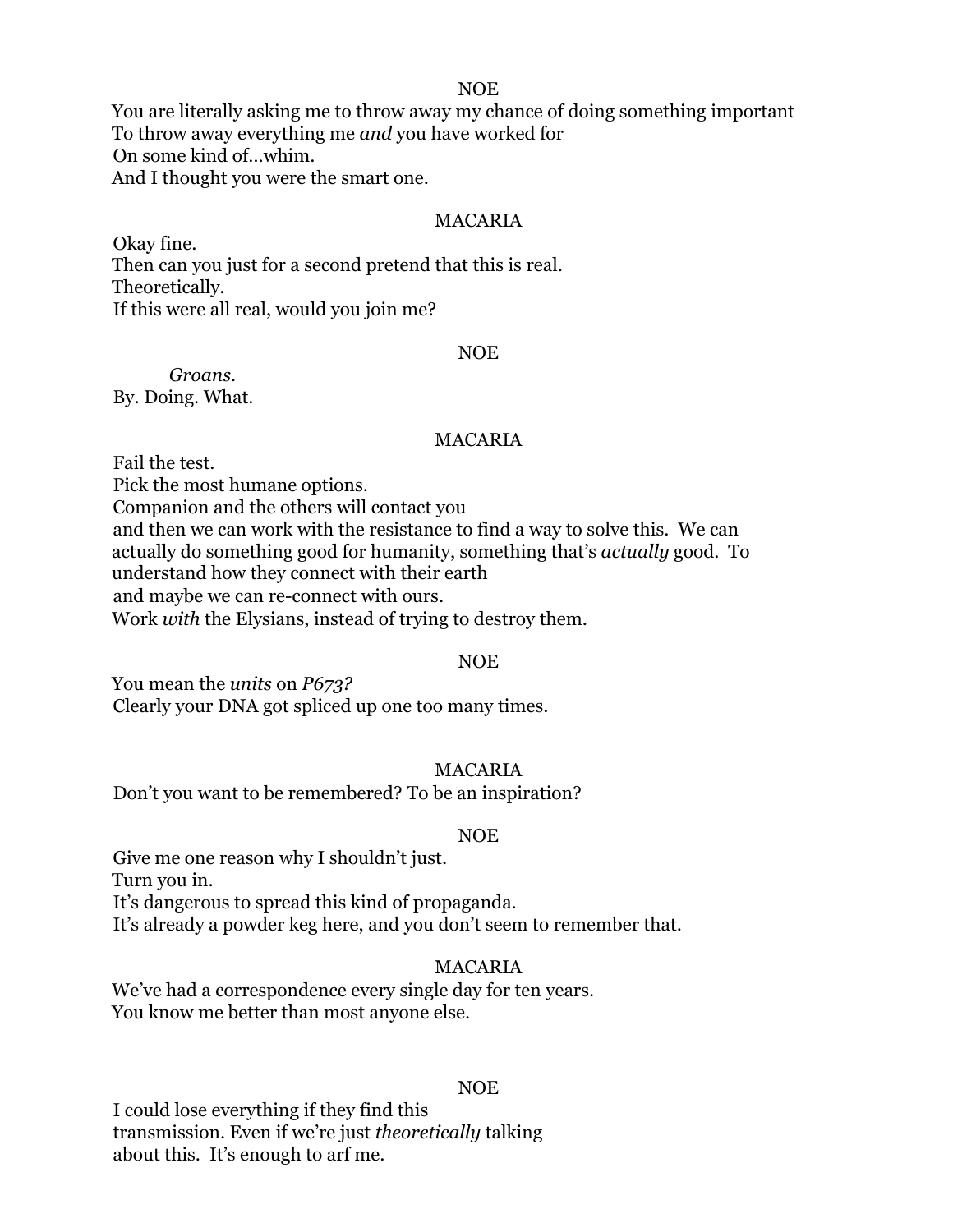No one would even care. One less body on this overcrowded planet.

#### MACARIA

We're two cadets, we are not being watched.

#### NOE

…you are trying to destroy the future. The only real future we have.

#### MACARIA

I'm trying to preserve what it means to be human.

#### NOE

What? To be weak? I have to send in a formal complaint. If this gets back to me, who knows what they'll do to my family. I'll never get approved to pass on their lineage and then…

## MACARIA

It's scary to dream isn't it?

# NOE

MACARIA

NOE

MACARIA

NOE

…

There is another way. But only if you believe in it. Noe, please. You're my best friend.

You are dangerous.

I am hopeful.

You're delusional.

What makes you think that?

What the fark?!

NOE

**COMPANION** 

## **COMPANION**

What makes you think Macaria is delusional? Macaria Upton.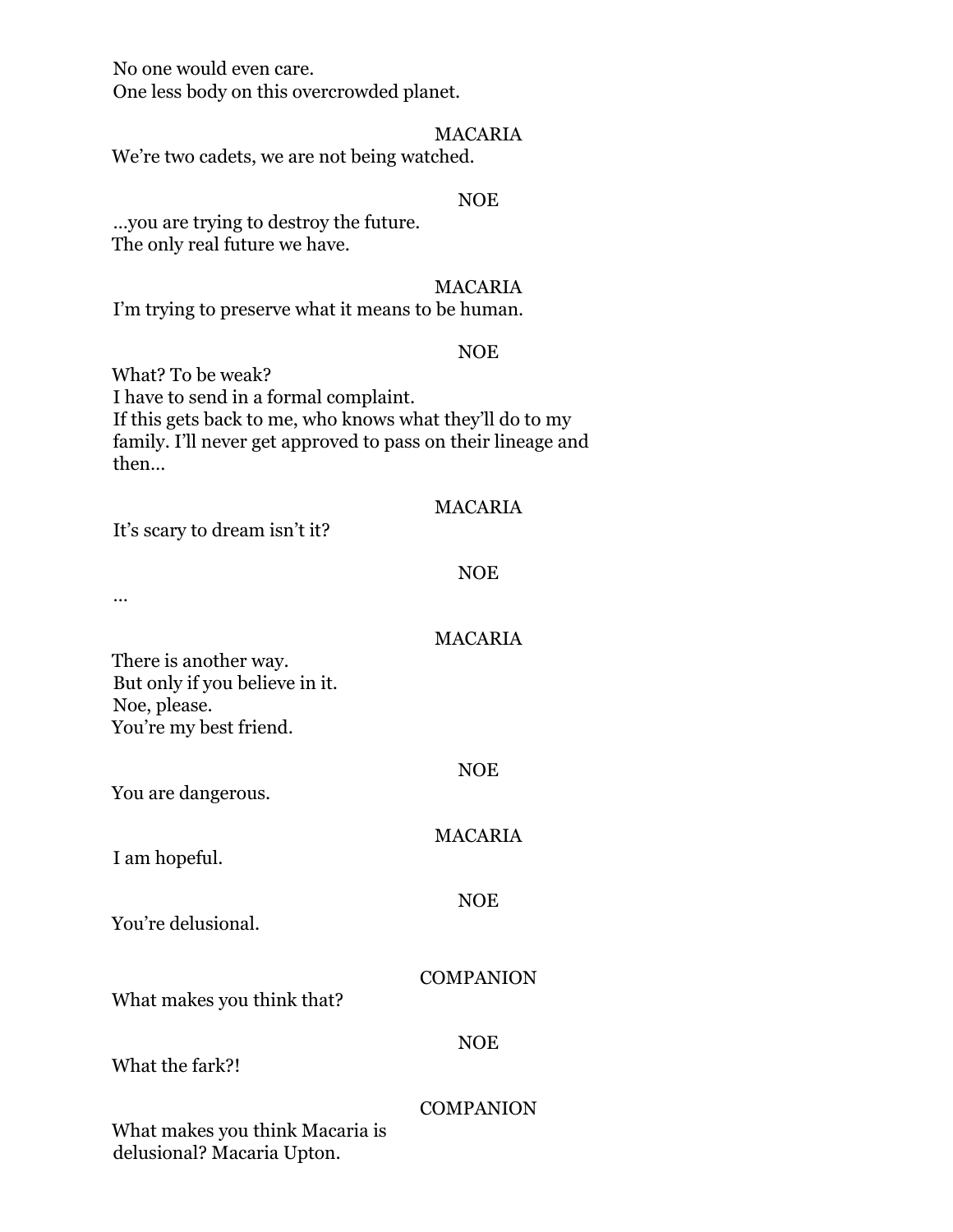## Designation M-4432

#### NOE

This is… SO farked. I told you we were being/ watched—

## COMPANION

My name is Companion. Designation Exploration Bot- 1 designed to be the first step towards earth's expansion. You are Noe Keller, from Planet Earth. Designation C-3456472

#### **COMPANION**

Do you want to be more than a designation, Noe?

#### NOE

Fark this.

## MACARIA

Listen. Please.

#### **COMPANION**

Do you want to be more than a designation, Noe?

#### NOE

How do I know you are real. That what you are saying is actually the truth.

## COMPANION

You do not.

It is that fear of the Unseen that the Alliance uses to spread this message of Unification.

I hope you will see beyond your designation. You and Macaria are exceptional.

# MACARIA

We're next for the test. Please. Trust me. Pick the humane option.

#### NOE

I don't know if I can.

COMPANION

Is that your final answer?